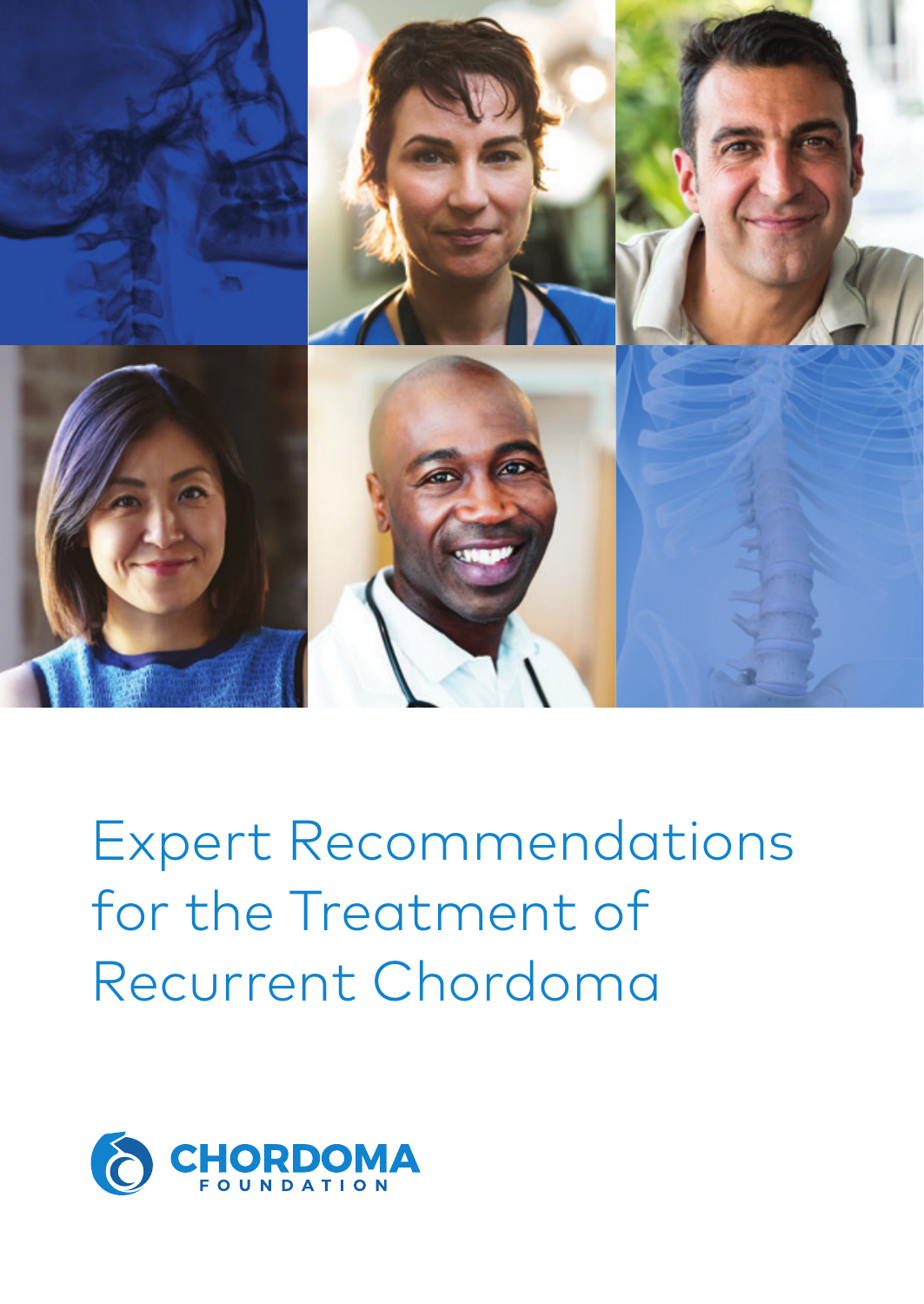

The Chordoma Foundation developed this booklet based on the article, "Best practices for the management of local-regional recurrent chordoma: a position paper by the Chordoma Global Consensus Group", which was written by an international group of chordoma experts with support from the Chordoma Foundation. The article was published in the medical journal *Annals of Oncology* in June 2017.

### REFERENCE PUBLICATION

Stacchiotti S, Gronchi A, Fossati P, Chordoma Global Consensus Group. Best practices for the management of local-regional recurrent chordoma: a position paper by the Chordoma Global Consensus Group. Ann Oncol 2017; 28: 1230-1242 (https://doi.org/10.1093/annonc/mdx054).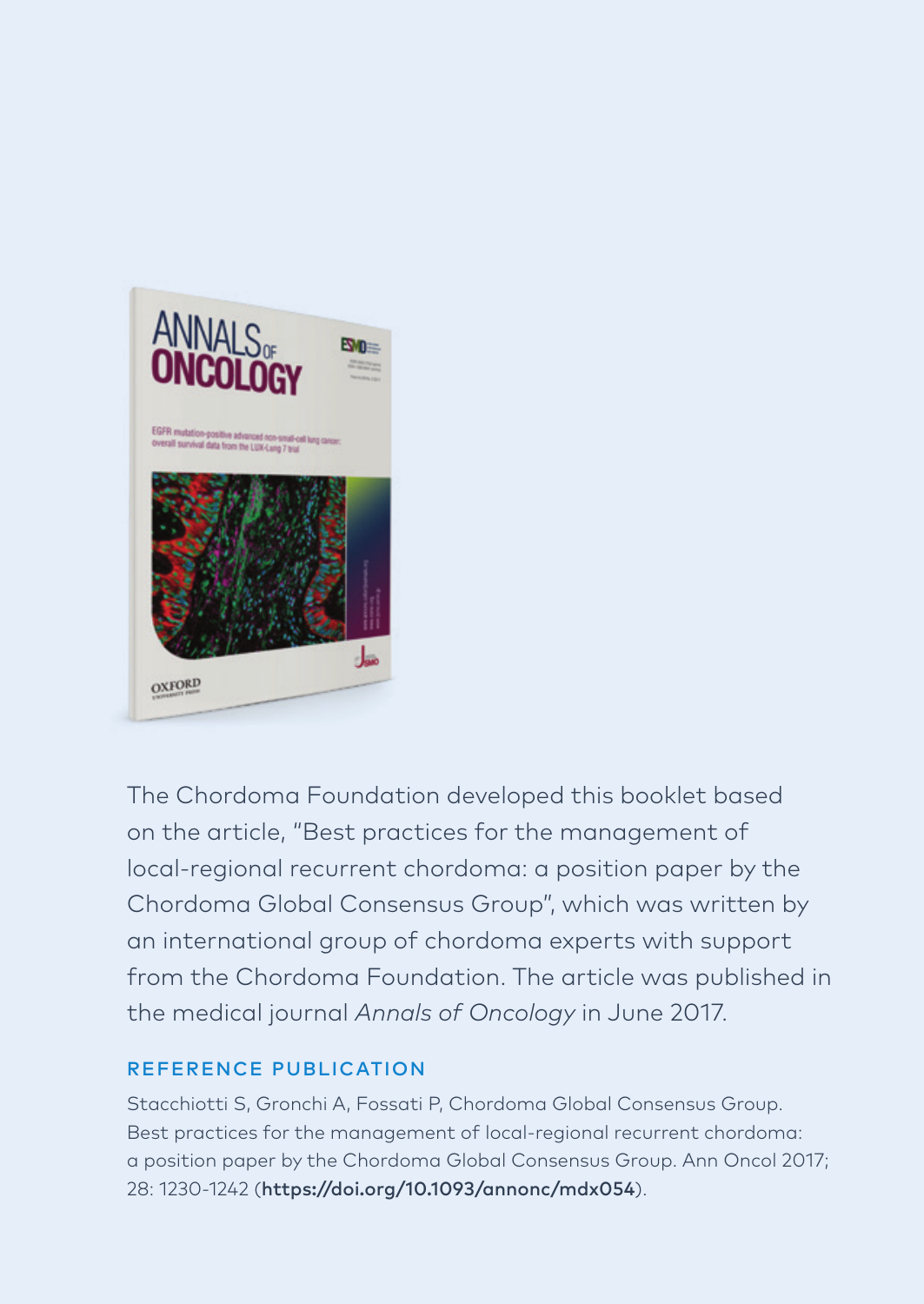The members of the consensus group are listed below, along with their country and medical specialty:

#### **SURGERY**

Alessandro Gronchi\*, IT Toru Akiyama, JP Stefano Boriani, IT Rodolfo Capanna, IT Roberto Casadei, IT Atman Desai, US Sander Dijkstra, NL Francesco Doglietto, IT Sebastian Froelich, FR Paul Gardner, US Ziya Gokaslan, US Peter Hohenberger, DE Francis Hornicek, US Lee Jeys, GB Akira Kawai, JP Andreas Leithner, AT Diego Mazzatenta, IT Piero Nicolai, IT Ole-Jacob Norum, NO Stefano Radaelli, IT Piotr Rutkowski, PL Susanne Scheipl, AT Chandranath Sen, US Per-Ulf Tunn, DE Peter Pal Varga, HU Carmen Vleggeert-Lankamp, NL

#### RADIATION **ONCOLOGY**

Piero Fossati\*, AT Claire Alapetite, FR Michael Baumann, DE Stephanie Bollé, FR Jurgen Debus, DE Thomas DeLaney, US Rick Haas, NL Reiko Imai, JP Marco Krengli, IT Beate Timmermann, DE Matthias Uhl, DE Damien Charles Weber, CH Yoshiya Yamada, US

#### MEDICAL **ONCOLOGY**

Silvia Stacchiotti\*, IT Jean-Yves Blay, FR Paolo Casali, IT Vittoria Colia, IT Palma Dileo, GB Hans Gelderblom, NL Christopher Heery, US Nadia Hindi, ES

Robin Jones, GB Bernd Kasper, DE Iwona Lugowska, PL Javier Martin Broto, ES Shreyaskumar Patel, US Nicolas Penel, FR Katherine Thornton, US

#### PATHOLOGY

Adrienne Flanagan, GB Piero Picci, IT Silvana Pilotti, IT Elena Tamborini, IT Valter Torri, IT

#### RADIOLOGY

Carlo Morosi, IT Daniel Vanel, IT

#### PALLIATIVE CARE

Augusto Caraceni, IT Francesca Ricchini, IT

#### EPIDEMIOLOGY

Paolo Bruzzi, IT

#### PATIENT ADVOCACY

Josh Sommer, US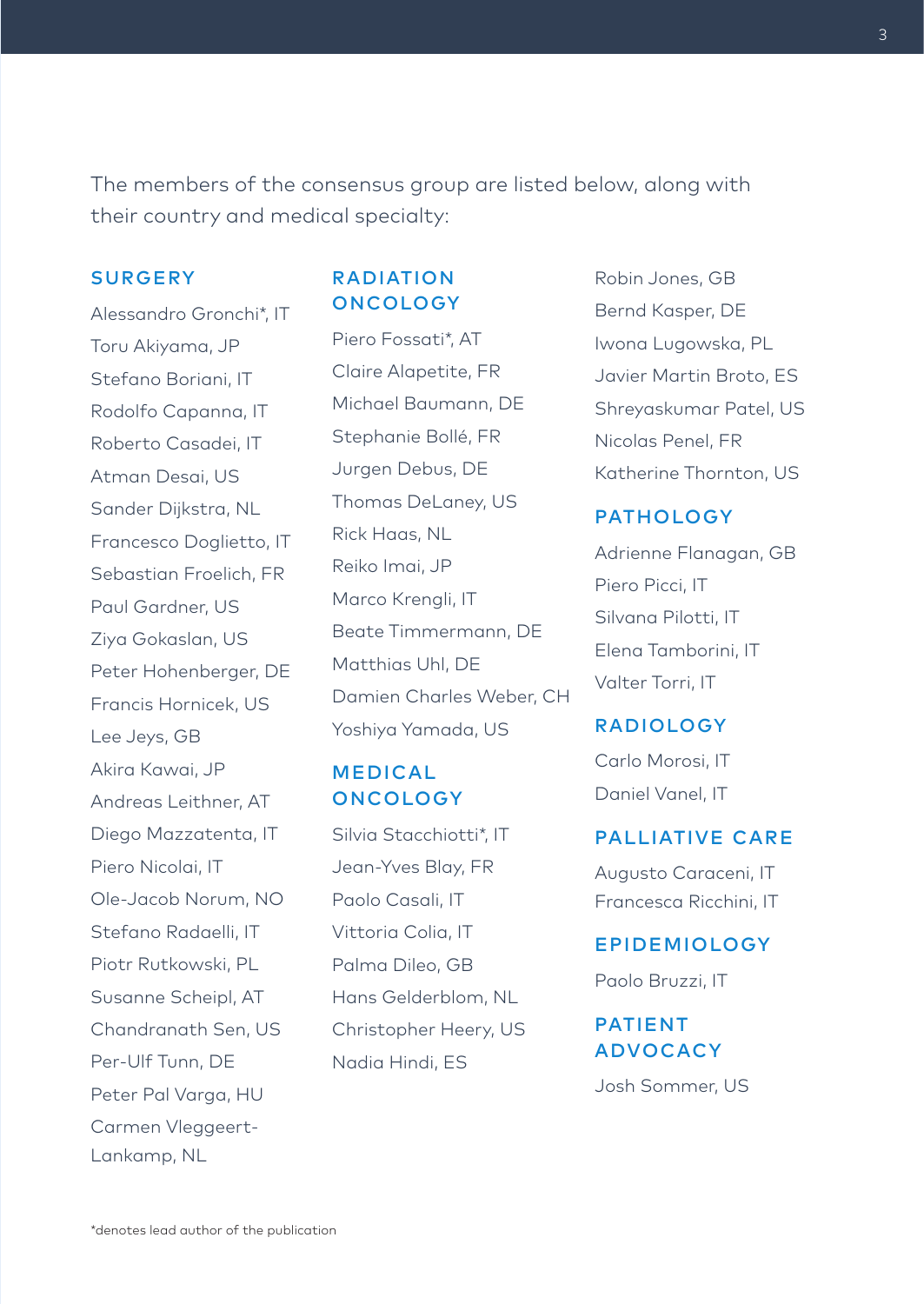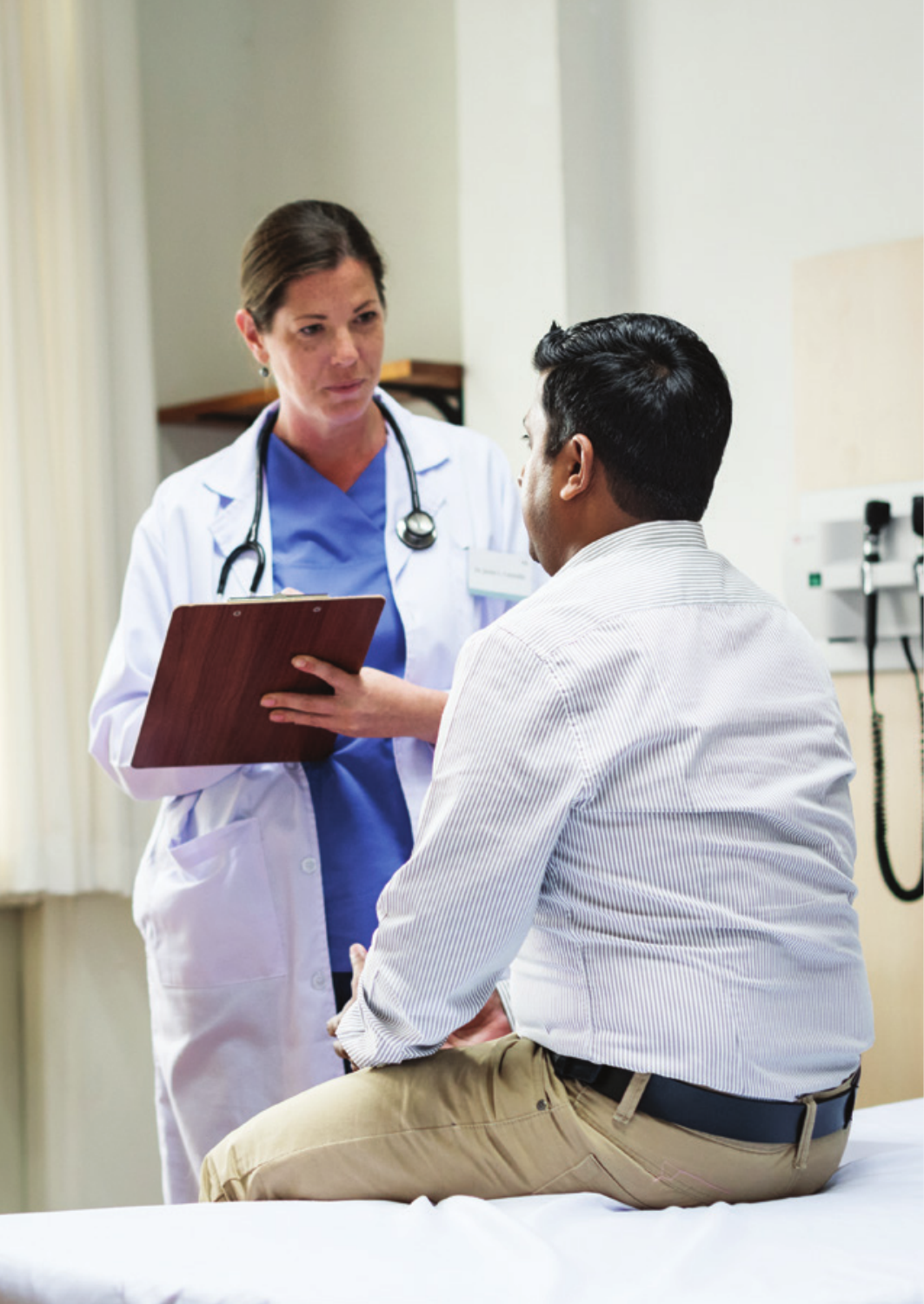# Table of contents

| Introduction                                        | 6                 |
|-----------------------------------------------------|-------------------|
| How to use this booklet                             |                   |
| Understanding recurrent chordoma                    | 8                 |
| Finding the right medical team                      |                   |
| Diagnosing a recurrence                             | 10                |
| Imaging                                             |                   |
| <b>Biopsy</b>                                       |                   |
| Determining treatment options                       | $12 \overline{ }$ |
| Curative treatments versus treatments               |                   |
| to delay tumor progression                          |                   |
| Treating skull base isolated recurrence             | 18                |
| Treating sacral or mobile spine isolated recurrence | 20                |
| Options to delay tumor progression                  | 24                |
| Debulking surgery                                   |                   |
| Low-dose radiation                                  |                   |
| Ablative therapy                                    |                   |
| Systemic therapy                                    |                   |
| Comprehensive palliative and supportive care        | 28                |
| Follow-up after treatment                           | 30                |
| <b>Glossary of terms</b>                            | 32                |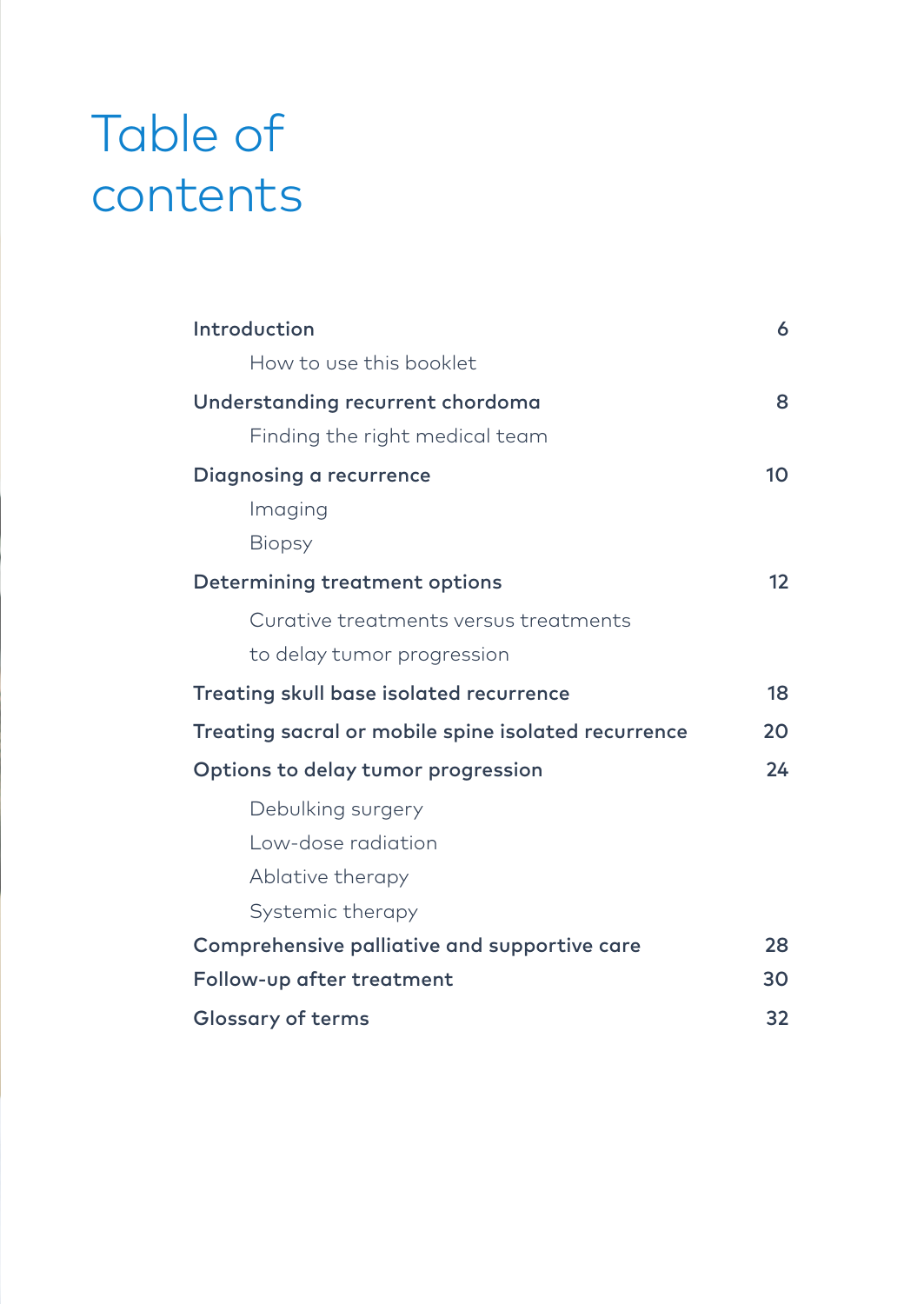## Introduction

If you have been treated for chordoma in the past and are now being told your tumor is growing again, you probably have a number of questions. This booklet is intended to help answer those questions so you can make informed treatment decisions and obtain the best care possible.

The treatment recommendations you will find here were developed by the Chordoma Global Consensus Group – a multidisciplinary, international group of more than 60 doctors who specialize in caring for chordoma patients. The Chordoma Foundation and the European Society for Medical Oncology brought this group together to define evidence-based recommendations for treating chordoma.

The consensus group first met in December 2013 and developed guidelines for medical professionals on the diagnosis and treatment of primary chordomas, as well as chordoma tumors that are advanced or metastatic. The Chordoma Foundation made these recommendations available to patients and caregivers in our booklet, *Expert Recommendations for the Diagnosis and Treatment of Chordoma*. This booklet can be viewed and downloaded at chordoma.org/educational-materials.

The consensus group came together again in November 2015 to develop detailed recommendations for treating locally and regionally recurrent chordoma – a complex topic which required in-depth discussion and careful analysis of available evidence. The resulting guidelines were published in an open-access paper in the high-profile medical journal, *Annals of Oncology,* in June 2017. The full paper can be accessed at chordoma.org/recurrenceguidelines. As part of our commitment to helping patients and caregivers make the most informed treatment choices, we are now making the guidelines for recurrent chordoma available to you here in this booklet.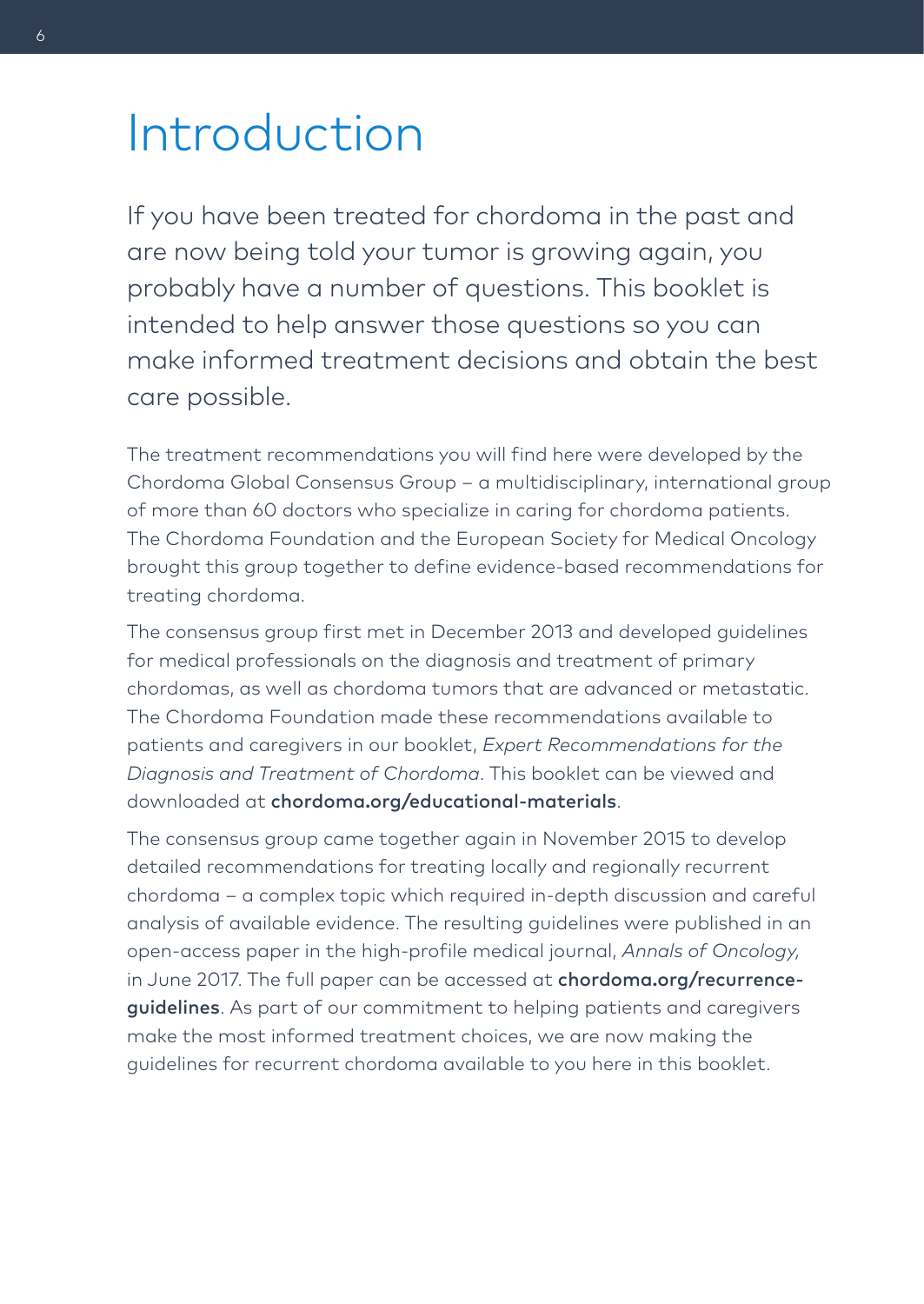### How to use this booklet

The following pages are a faithful summary of the information and recommendations presented in the *Annals of Oncology* paper. Some things to note as you read through the booklet:

- 1. We recommend that you start by reading through the "Understanding recurrent chordoma" section, which contains important background information.
- 2. Flow charts throughout the booklet summarize the information in each section and walk you through steps you and your treatment team should take to determine whether you have a recurrence and what treatment options are available to you. Please read all information carefully and discuss it with your doctors.
- 3. Toward the end of the booklet you will find a section dedicated to comprehensive palliative and supportive care – specialty care that addresses pain management and any other side effects to help you live well and feel your best while dealing with chordoma. Palliative care is important and can be beneficial for all chordoma patients during diagnosis, treatment, and after treatment ends.
- 4. Text noted with the Chordoma Foundation logo  $\odot$  contains additional information, explanation, and tips from the Chordoma Foundation to help you understand and act on the expert recommendations.
- 5. Terms in **bold blue font** are included in the glossary (p. 32). The Chordoma Foundation put together the glossary as a supplement to the publication.



If you have any questions as you read through this booklet, please contact a Chordoma Foundation Patient Navigator at chordoma.org/request-help or by calling (888) 502-6109.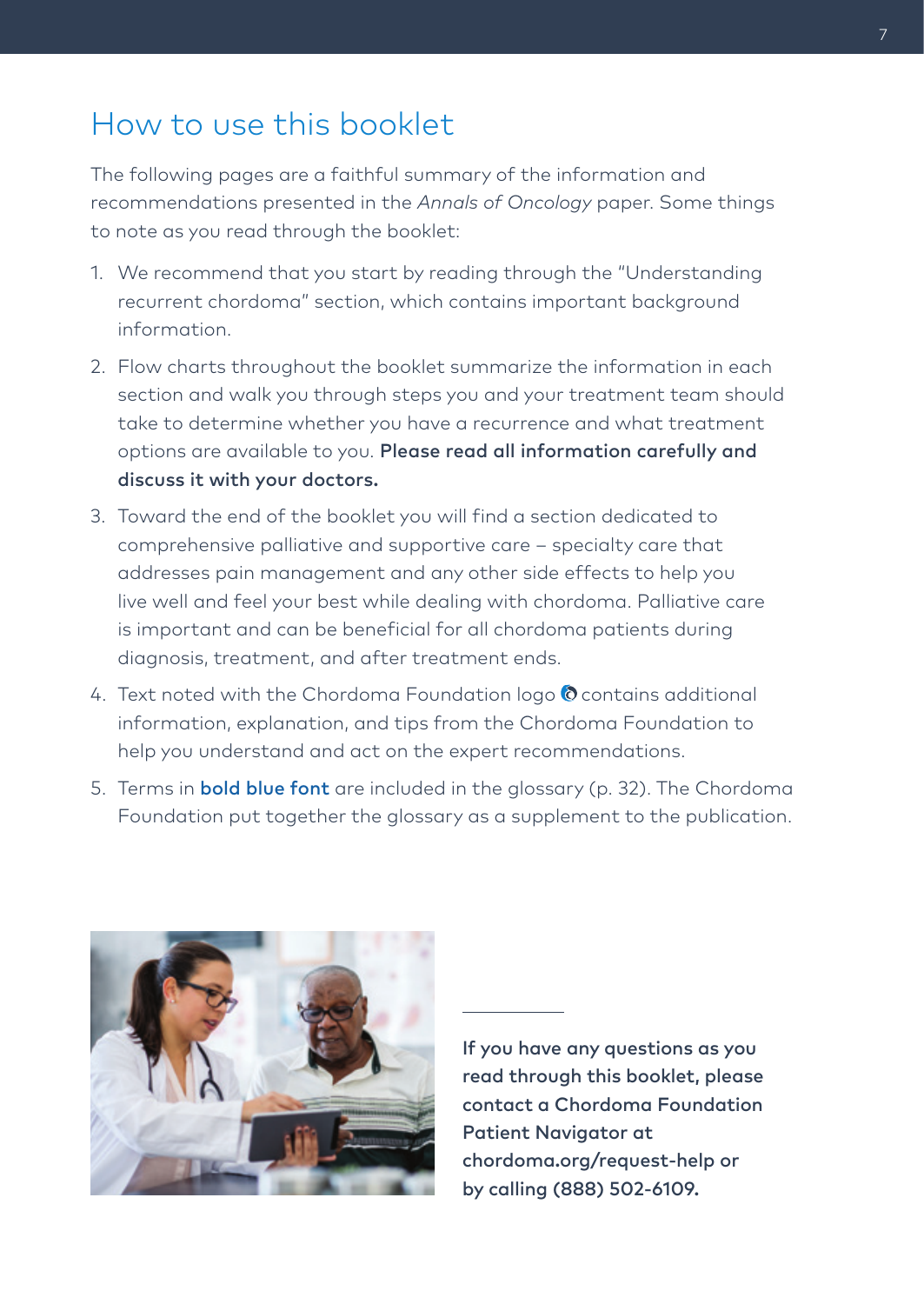# Understanding recurrent chordoma

More than half of all chordoma tumors grow again after initial treatment. This is called a **recurrence**. It is not unusual for chordoma patients to have a recurrence several years after initial treatment. Many patients have more than one recurrence over time.

If the tumor grows back in the same place as the original tumor, this is known as a **local recurrence**. If it grows back in an area close to where the original tumor grew, this is called a regional recurrence. A regional recurrence is the result of tumor spreading to areas in direct physical contact with the site of the original tumor, such as nearby bones or muscles. When tumor spreads beyond the site of the original tumor to other areas of the body, this is called metastasis or metastatic disease.

There is no way to know for sure if a chordoma will recur because several factors affect your chance of having a recurrence. These include the size of your original tumor, how much of the tumor was removed during your initial surgery, your age, and the nature of your initial surgery and/or radiation.

Chordomas that recur are difficult to control and are rarely curable. However, there are certain circumstances in which a recurrent chordoma might be cured with appropriate treatment. And, even when a recurrence is not curable, there are treatment options that can help you live longer with good quality of life. Understanding when a cure is and is not possible — as explained later in this booklet — is critical in determining how to confront a recurrence. This knowledge can help you and your medical team pursue a treatment plan that offers the best outcome possible, while avoiding treatments that can expose you to unnecessary or unacceptable risks.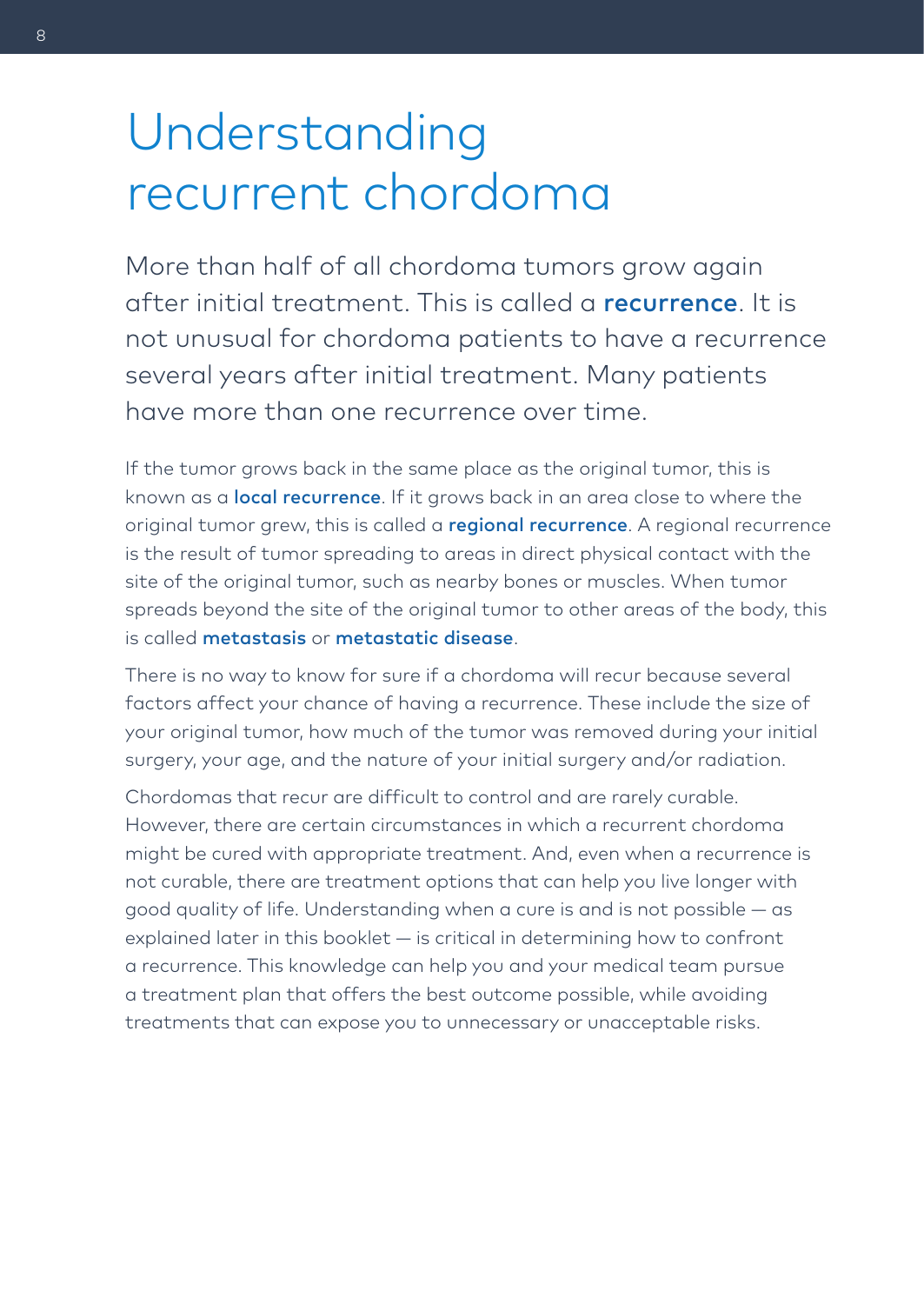## Finding the right medical team

When confronting a recurrence, selecting the right medical team is a critical first step. Depending on your situation, the medical center where you were treated initially may or may not be best suited to diagnose and treat a recurrence.

It is important to be evaluated and treated by a **multidisciplinary team** of specialists who have substantial experience treating chordoma. Teams with this experience are typically only found at larger hospitals, sometimes called referral centers, which see large numbers of patients.

Experts recommend your treatment team include the following specialists with experience diagnosing and treating chordoma:

- Pathologist
- Radiologist
- Radiation oncologist
- Surgeon
- Medical oncologist
- Palliative care specialist



The Chordoma Foundation Doctor Directory can help you find doctors around the world who have experience treating chordoma. Visit the Doctor Directory at chordoma.org/doctordirectory. You can also contact a Chordoma Foundation Patient Navigator for assistance at chordoma.org/ request-help or by calling (888) 502-6109. 0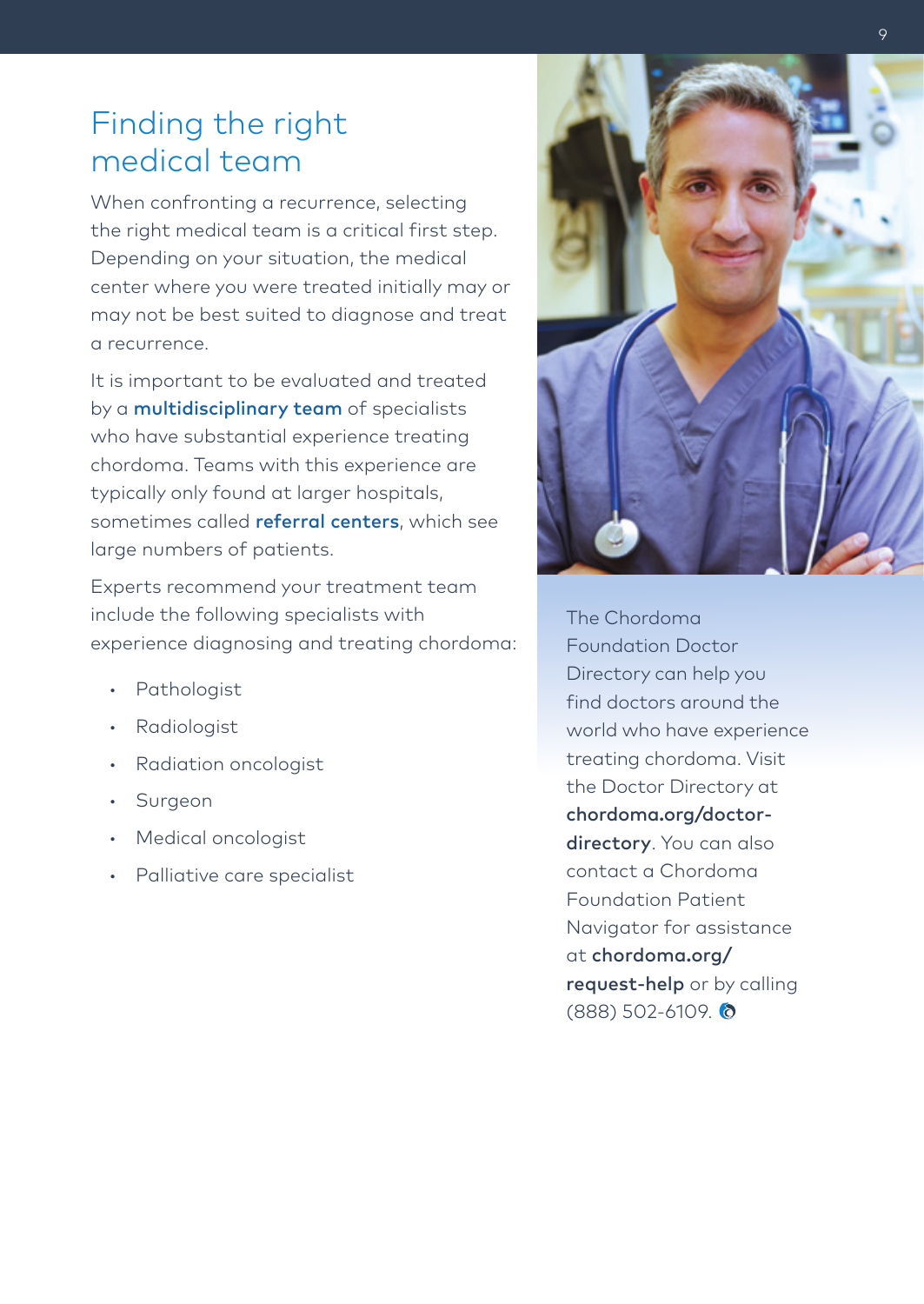# Diagnosing a recurrence

In some cases, worsening or new symptoms are the first sign of a recurrence. Other times, new tumor growth is seen on routine follow-up scans. In either situation, your doctors will need to do further testing to learn more about what is happening.

### Imaging

Your doctors will need to order imaging tests to determine if your chordoma has recurred. If it has, the imaging will provide more information about the new tumor growth, such as the size and exact location.

The first imaging test that should be done is **magnetic resonance imaging**, or MRI. Your MRI should be done with contrast. Contrast agents are special liquids injected into a vein which help organs and tissues appear more clearly on MRI images. Computed tomography, or CT, scans may also be ordered.

## **Biopsy**

If your doctors cannot determine from imaging tests whether your tumor has recurred, a **biopsy** may be recommended, if it can be done safely. A biopsy may also be performed if your tumor is growing unusually fast or if your doctors think you may have developed a new form of cancer that is not chordoma. A **core-needle biopsy** is generally recommended and should be performed by doctors who have experience with chordoma. The tissue sample should be examined by a pathologist with experience diagnosing chordoma.

If your tumor is growing quickly, the tissue sample should be analyzed to determine if the tumor has become poorly differentiated or dedifferentiated, both of which may require different treatment approaches. Poorly differentiated chordomas often lose expression of a protein called INI-1, and sometimes dedifferentiated and **conventional chordoma** can as well. Loss of the INI-1 protein can be determined with a simple test performed by a pathologist on a sample of tumor tissue.

If your doctors are unsure whether your tumor has recurred and you are not experiencing any symptoms, it may be possible to wait and do imaging of the area again after a period of observation rather than performing a biopsy.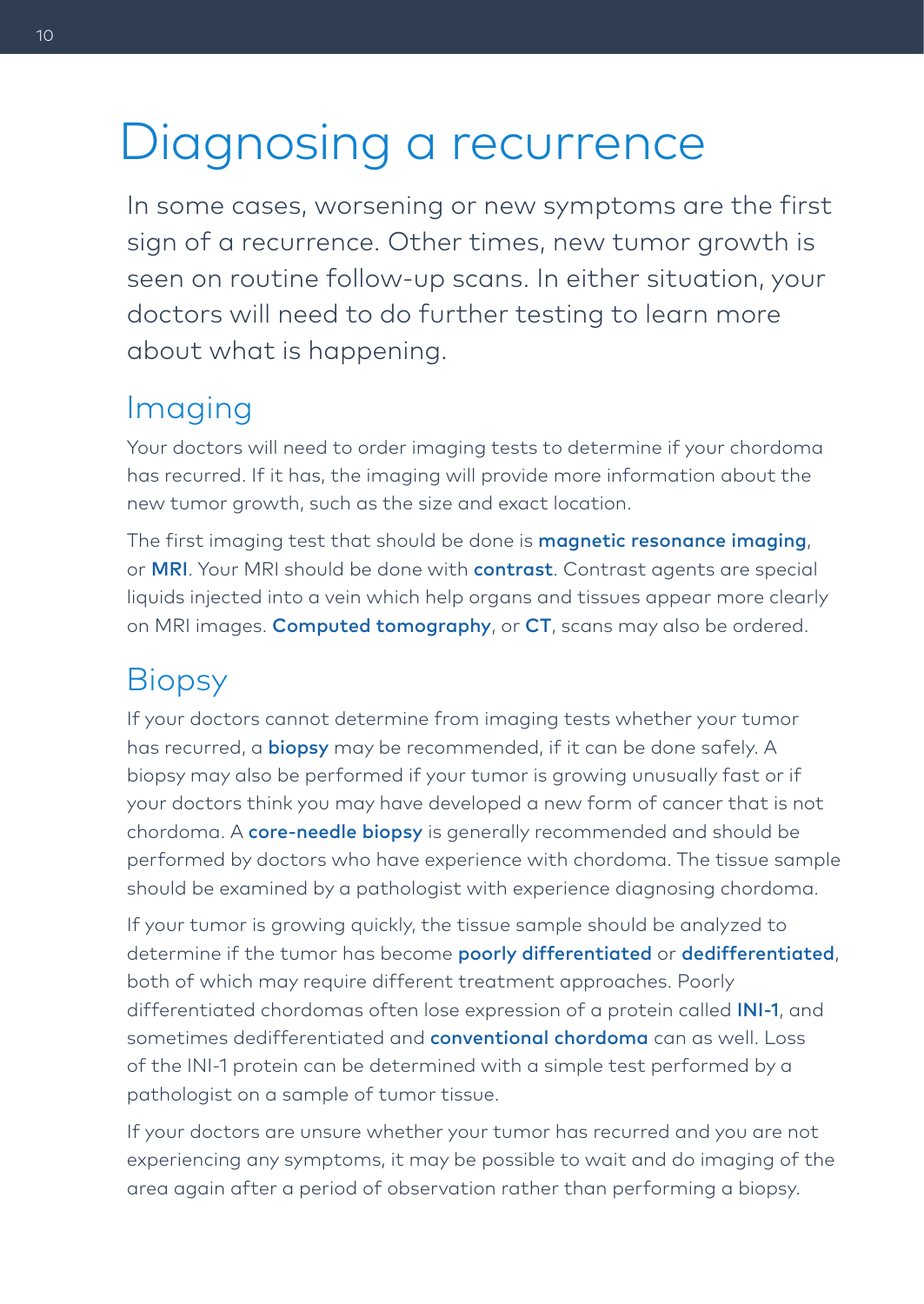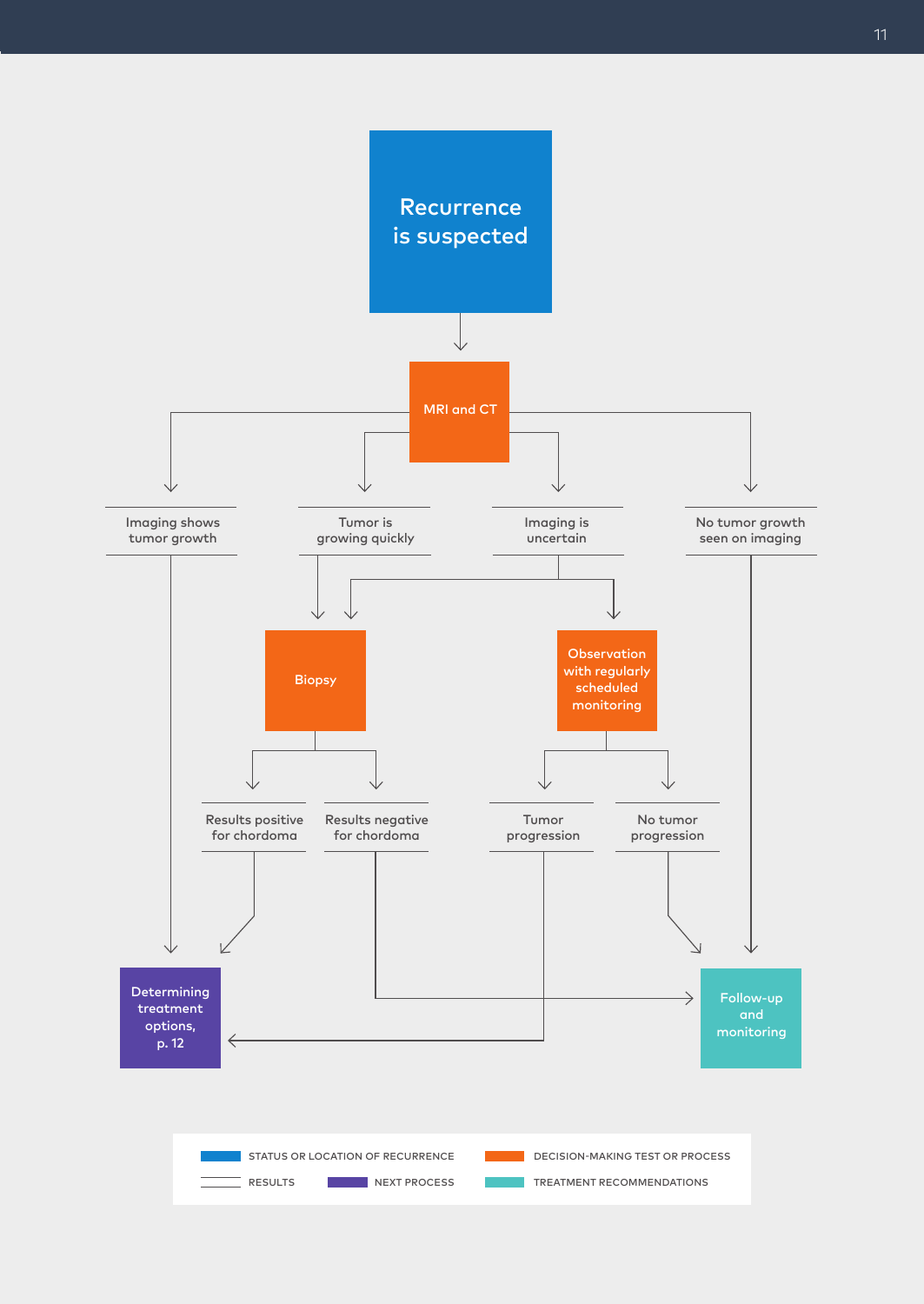# Determining treatment options

There are a number of factors that will affect what treatment options are available to you. Each patient's situation is unique and must be evaluated individually. Decisions about treatment should balance side effects, quality of life, and how well the treatment is expected to work. This will help ensure that you get the best treatment for your tumor with as little impact on your quality of life as possible.

## Curative treatments versus treatments to delay tumor progression

When a recurrence is confirmed, it is important for your doctors to perform a full evaluation to help determine your options for treatment and whether the goal of these treatments will be to cure the disease or to delay tumor progression as long as possible. You and your doctors should consider a number of factors when making these determinations, including:

- where the tumor has recurred
- what treatments you have had in the past
- what side effects might be caused by the treatment
- what risks would be acceptable to you

Factors such as your age, other health conditions you have, and your ability to care for yourself and perform daily activities are also important for you and your treatment team to discuss.

A cure for recurrent chordoma – meaning that the tumor is permanently controlled – is only possible in a small number of cases. However, it is important to recognize when the potential for a cure exists, and use this knowledge to help guide treatment decisions. The two most important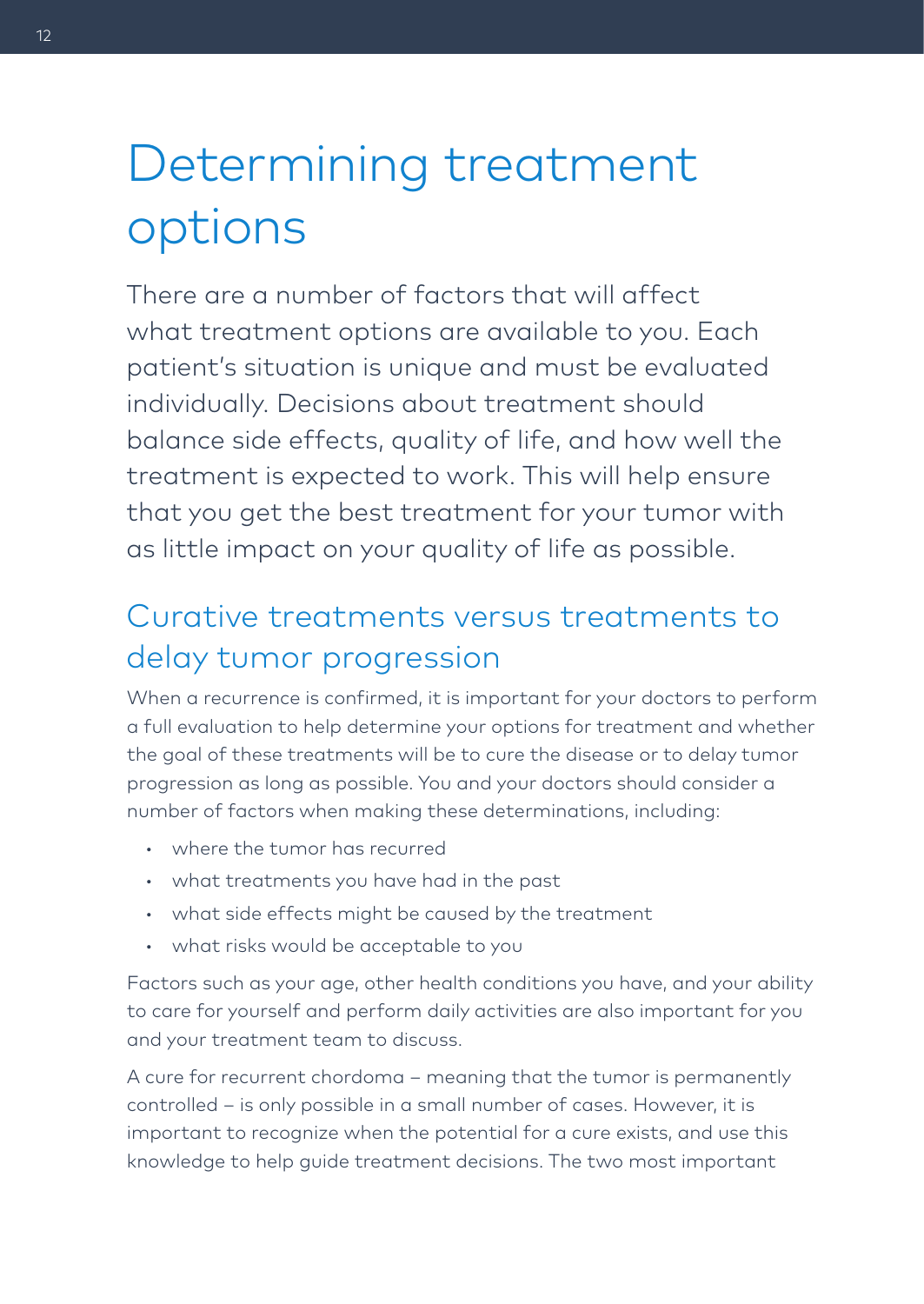

factors that determine whether the goal of treatment is to cure the disease, which is also called **curative intent**, or whether the goal is to delay tumor progression as long as possible are:

- 1. the extent of the recurrence, and
- 2. whether high-dose radiation is possible.

### Important points to consider

- For any tumor location, the decision to have surgery alone, surgery plus radiation, or radiation alone should be made together with your doctors, based on your individual situation. There is currently no published data to support the same recommendations for all patients.
- If you previously had high-dose radiation near the location of your recurrence, your doctors should take particular caution when planning for surgery because there is a higher risk of complications and wound healing issues with tissue that has been treated with radiation.
- Treatments for recurrent chordoma may cause serious side effects, so it is important to carefully consider and discuss with your treatment team the risks and benefits of any treatment option, along with how the treatment will impact your overall health and quality of life.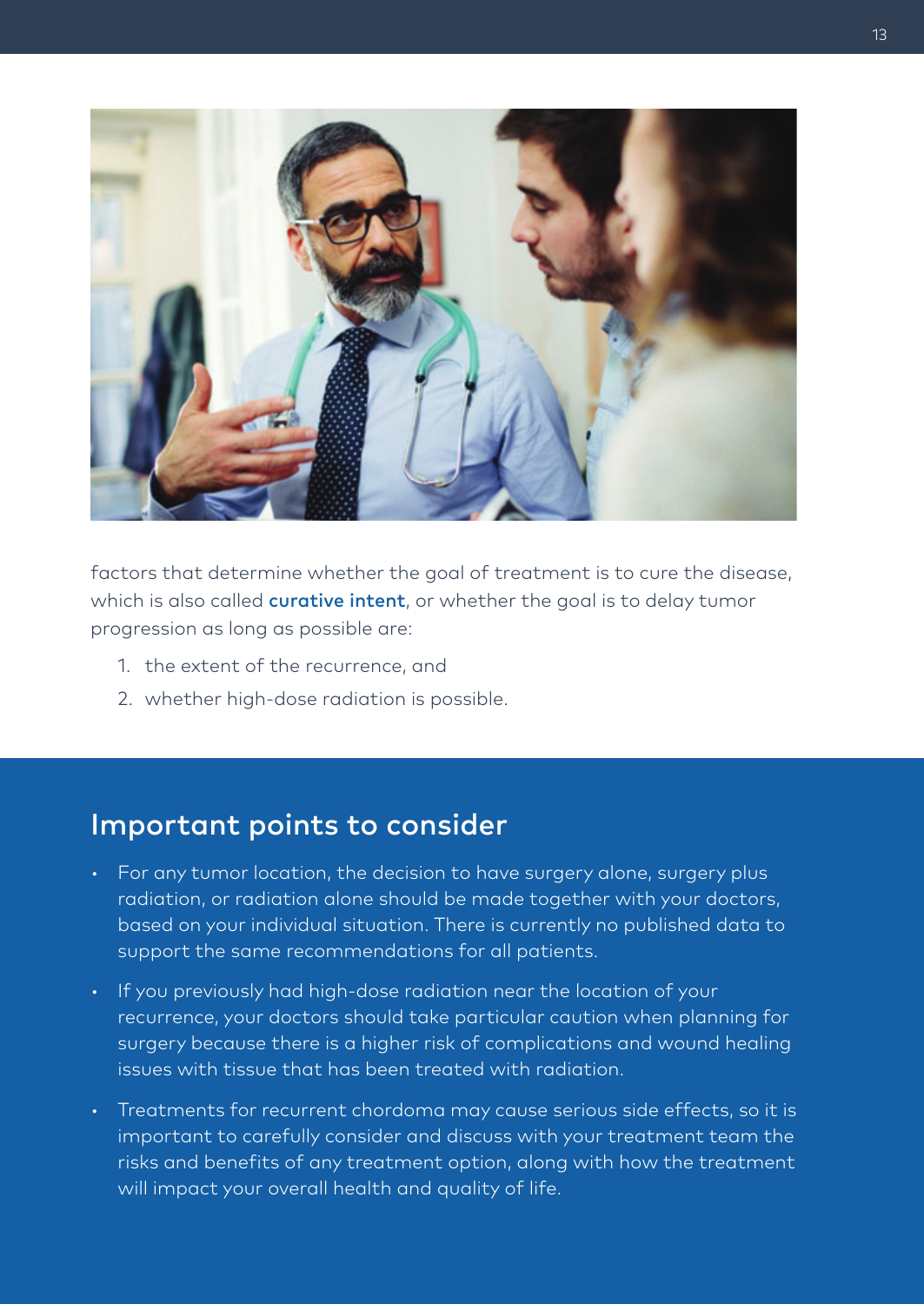#### EXTENT OF RECURRENCE

In order for your doctors to determine exactly where the tumor has recurred and to what degree, you will need to have more extensive imaging scans. A CT scan of your whole body should be done, as well as an MRI of your entire spine, to determine whether the tumor has spread. Your doctors should also compare your new MRI and CT images to those that were taken after your last treatments. This will help them determine how much of what is seen in the new images is recurrent tumor, and what might be **treatment sequelae** (changes that are a result of treatment).

The results of this pre-treatment imaging will show your doctors whether you have:

- an *isolated recurrence*, which is a single tumor at or near the site of the original tumor;
- a multifocal recurrence, which is multiple tumors at or near the site of the original tumor;
- or **metastatic disease**, which is one or more tumors in other parts of the body in addition to the recurrent tumor.

An isolated recurrence may be curable under certain conditions. In this case, high-dose radiation and surgery should be considered first to give you the best chance for a cure.

Multifocal recurrences are very unlikely to be cured and currently there is no known cure for metastatic disease. However, multiple treatment options are available to control or temporarily stop tumor growth, as well as to alleviate symptoms. These include **debulking** surgery, low-dose radiation including stereotactic body radiation therapy (SBRT) and stereotactic radiosurgery (SRS), ablative therapy, and systemic therapy (see "Options to delay tumor progression" beginning on p. 24). In many cases, these therapies can control the disease for multiple years while allowing patients to maintain their quality of life.

If the tumor does not appear to be growing and you are not experiencing symptoms, your doctors might recommend a period of observation followed by more imaging to determine what treatment is necessary.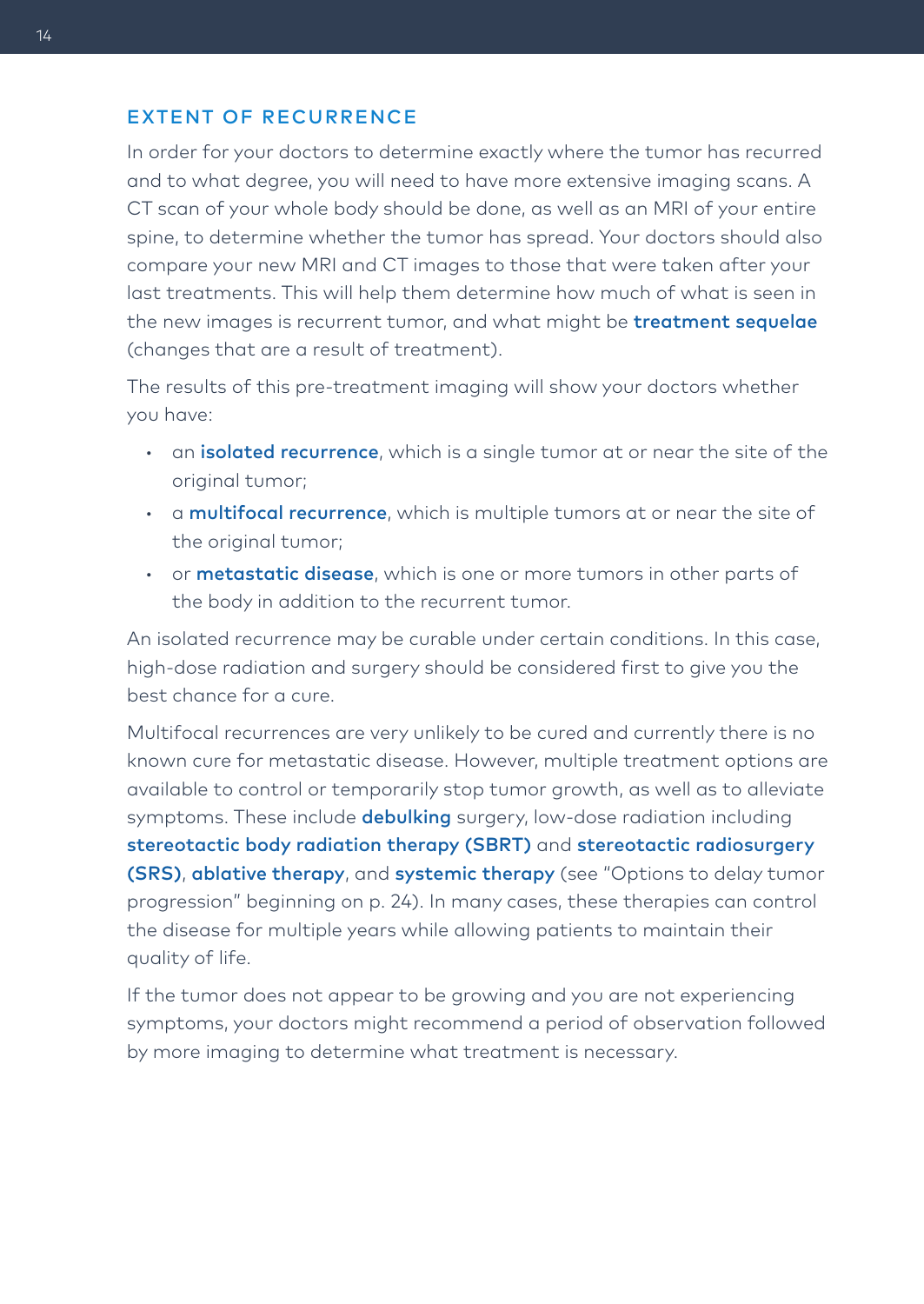

\*See *Expert Recommendations for the Diagnosis and Treatment of Chordoma* booklet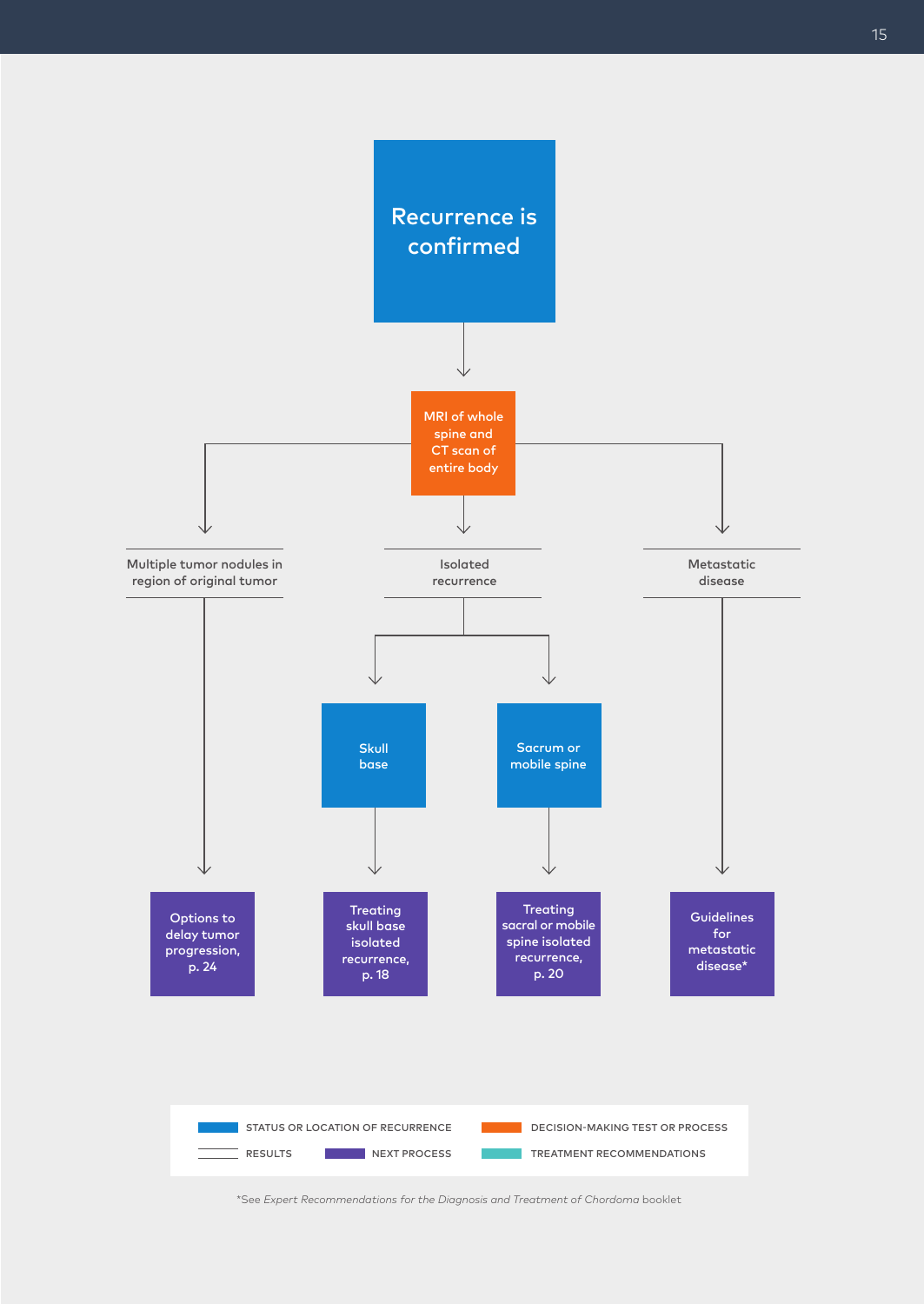#### POSSIBILITY OF HIGH-DOSE RADIATION

For patients with isolated recurrences, high-dose radiation given with or without surgery provides the best chance of achieving a cure or long-term disease control. A dose of at least 74 GyE to the entire tumor is required, so if you have an isolated recurrence an important first step is for your doctors to determine whether this amount of radiation can be safely delivered.

There is a lifetime maximum amount of radiation that healthy tissues like bone, nerves, and arteries can receive without being harmed. If you have never had radiation, you can very likely receive high-dose radiation to treat new tumor growth.

If you have had radiation in the past and the recurrence is in an area that was radiated, it will likely not be safe for you to have high-dose radiation again.

### Palliative and supportive care

Palliative care, also called supportive care, can improve the quality of life and well-being of patients dealing with a serious illness by preventing and treating symptoms of the disease or the side effects of its treatment. Palliative care is often confused with hospice care or end of life care, *but they are not the same*. Hospice care is a type of palliative care that is intended for the end of life period — generally for patients expected to live for less than six months — while other aspects of palliative care can benefit patients at any stage of a life-threatening or chronic illness.

Chordoma experts recommend that palliative care be part of the care plan for chordoma patients from the time of diagnosis, through all stages of treatment, as well as after treatment is complete. No matter what treatment you have for your recurrence, palliative care can help address pain, mobility and functional issues, mental and emotional health, nutrition, and many other concerns to help you live well while managing your chordoma. See the "Comprehensive palliative and supportive care" section on p. 28 for more information.<sup>6</sup>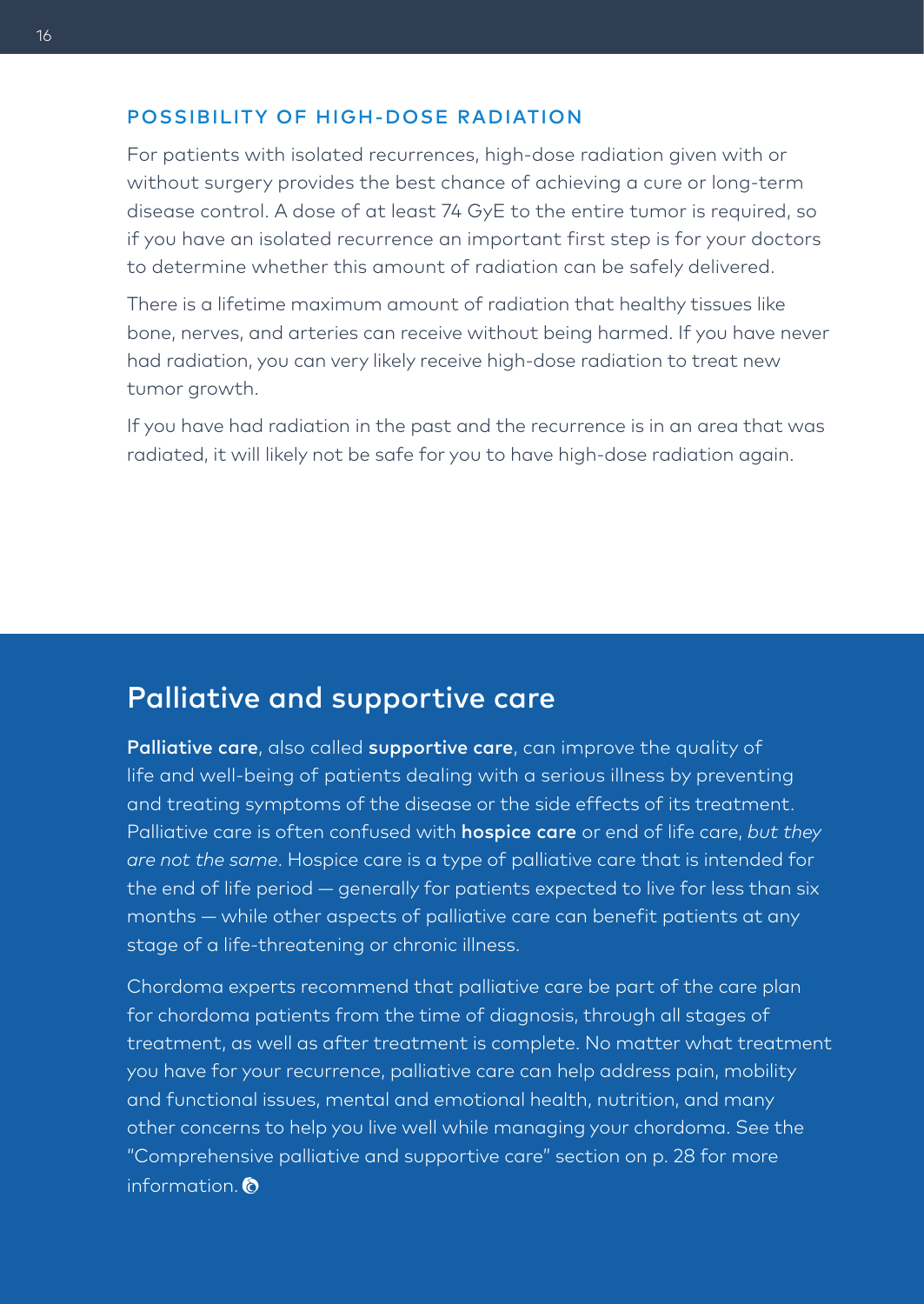However, if the recurrence is outside or at the edge of the area that was previously radiated, it may be possible to have additional highdose radiation. Every case is unique, so it is important for a radiation oncologist with experience treating chordoma to review your previous radiation plans in relation to the current tumor growth.

The treatment recommendations for isolated recurrences differ based on the location of the tumor. The next sections discuss in detail the pathways that determine the recommendations for each location.

For patients with multifocal recurrences, metastatic disease, or if radiation cannot be given at a dose of at least 74 GyE, a lower dose of radiation may still be able to help control growth of the tumor or alleviate symptoms, but it will not be curative (see "Options to delay tumor growth" beginning on p. 24).

#### TESTS TO GET BEFORE TREATMENT

No matter the extent of your recurrence, your doctors should perform a complete physical and neurological assessment to help prepare for treatment. This includes discussing any symptoms you are experiencing and how fast they are progressing. When evaluating your pain levels, your doctors should note what pain is related to previous treatments and what is related to the new tumor growth. If you have a skull base chordoma, you might also need evaluation of your vision, hearing, and endocrine system function. These tests will help your doctors determine the effects of the new tumor growth and consider this information in treatment planning.



### Did you know?

Tumor tissue removed during surgery is critical for research to identify new ways to treat chordoma. Patients who have surgery in the United States can help advance research by donating tumor tissue to the Chordoma Foundation Biobank.

To learn more, visit chordoma.org/tumordonation. If you are interested in helping to advance research, call (877) 230-0164 or email tumordonation@chordoma.org before you have surgery.<sup>1</sup>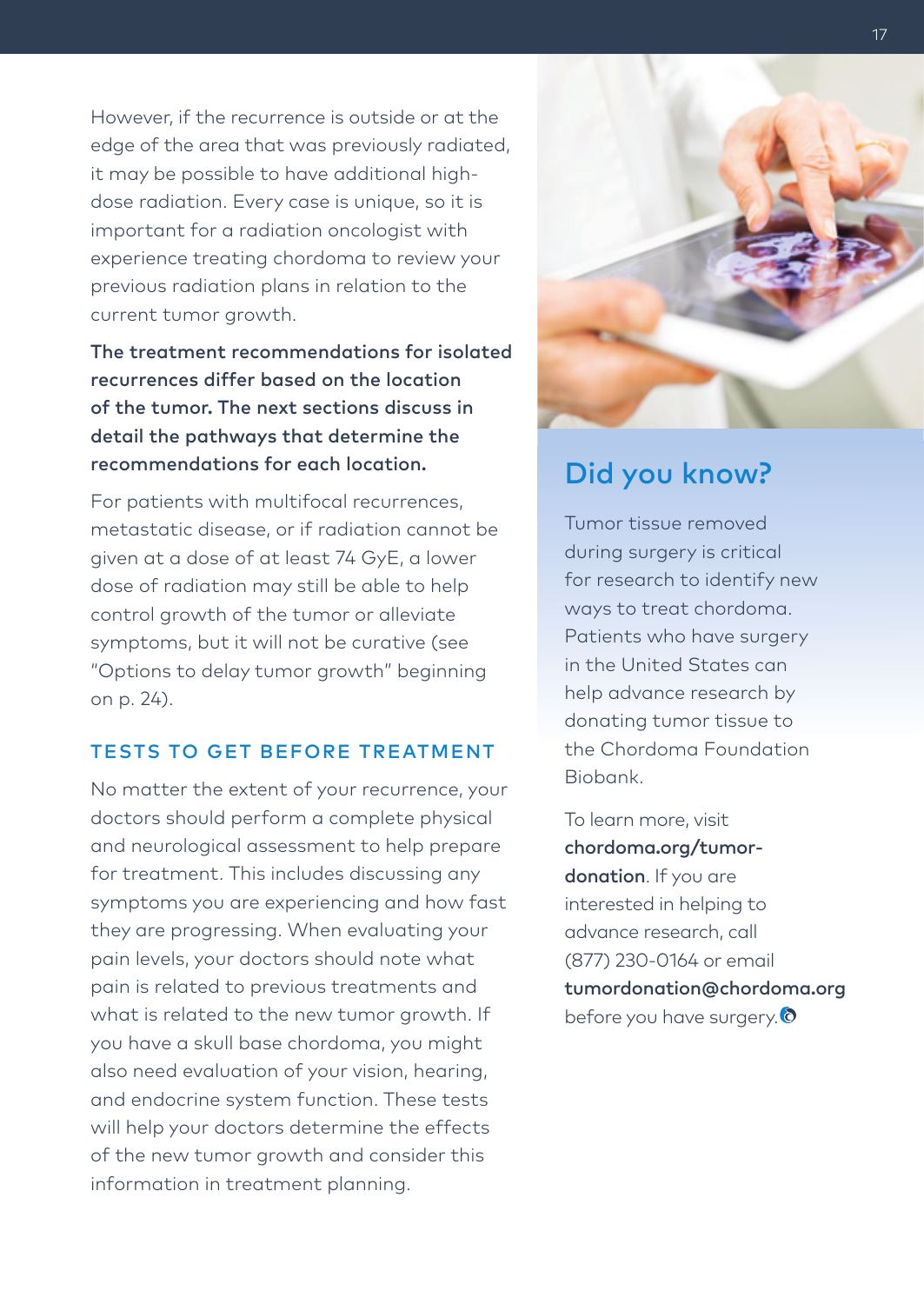## Treating skull base isolated recurrence

As discussed in the previous section, your doctors should first determine whether you are able to have high-dose radiation treatments, based on what radiation treatments you have had in the past. It is important for a radiation oncologist who has experience treating skull base chordoma to examine your past radiation treatment plans in relation to the current tumor growth to make this determination.

If your doctors determine that you are able to have high-dose radiation, surgery should also be considered in order to help increase the effectiveness of radiation. If surgery is not possible, high-dose radiation alone can be considered. There is very little data comparing the effectiveness of surgery plus radiation versus radiation alone for recurrent skull base tumors. These options should be discussed in detail with your doctors.

If your doctors determine that you are unable to have high-dose radiation and your tumor is progressing or you are experiencing symptoms, it is recommended that you consider other treatment options such as debulking surgery, low-dose radiation, or systemic therapy. More information on these options begins on p. 24 of this booklet.

A comprehensive palliative and supportive care plan should be part of your overall treatment plan to help address any side effects or other quality of life concerns and provide support for you and your family members. See p. 28 for more information on palliative and supportive care.

If your tumor is slow-growing or you are not experiencing symptoms, your doctors might recommend a period of observation before treatment.

### Goals of surgery for skull base isolated recurrence

In general, the goal of surgery for recurrent skull base tumors is complete resection. However, this is often not possible for recurrent skull base tumors. In these cases, debulking surgery can be considered. See p. 24 for more information on debulking surgery.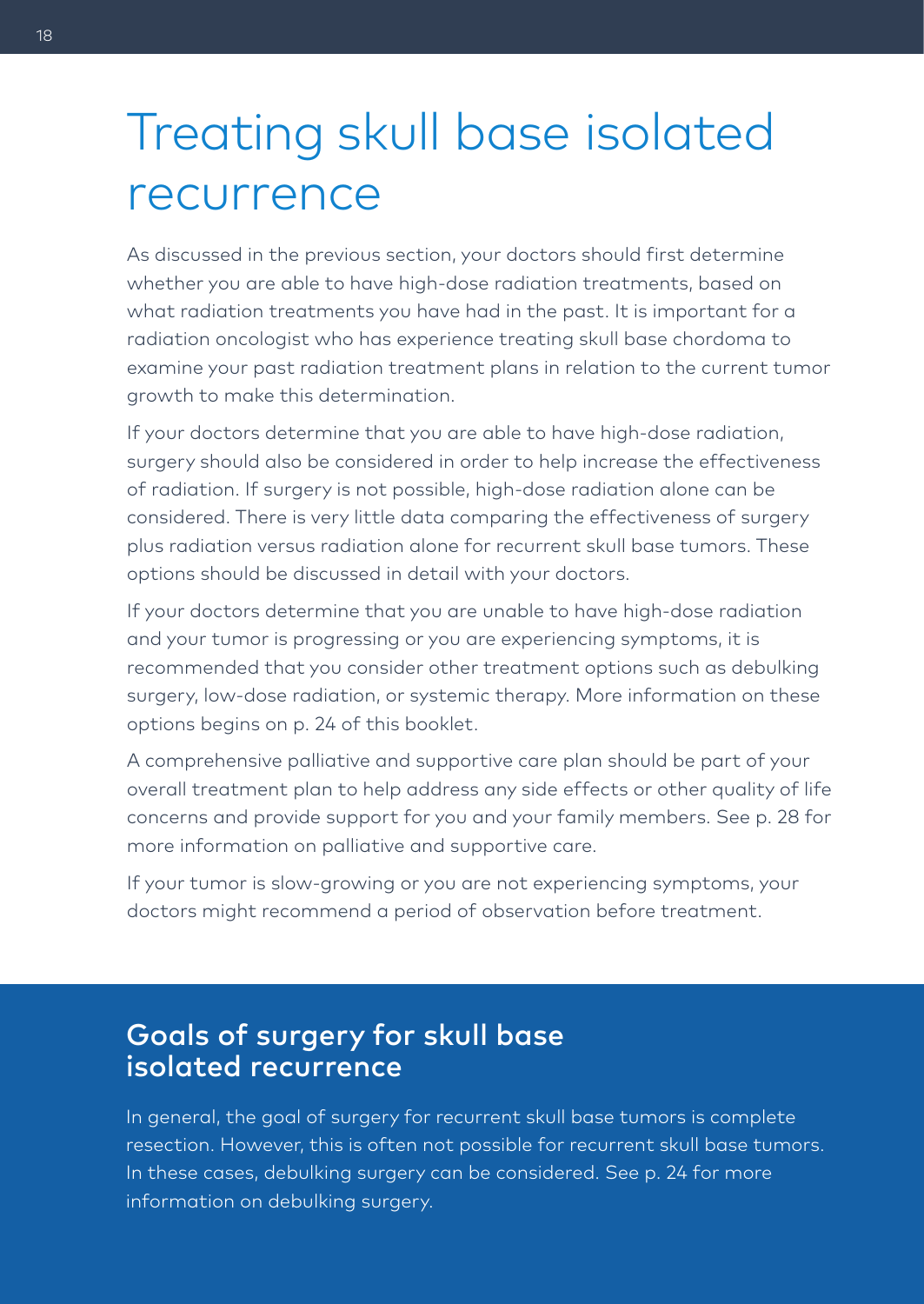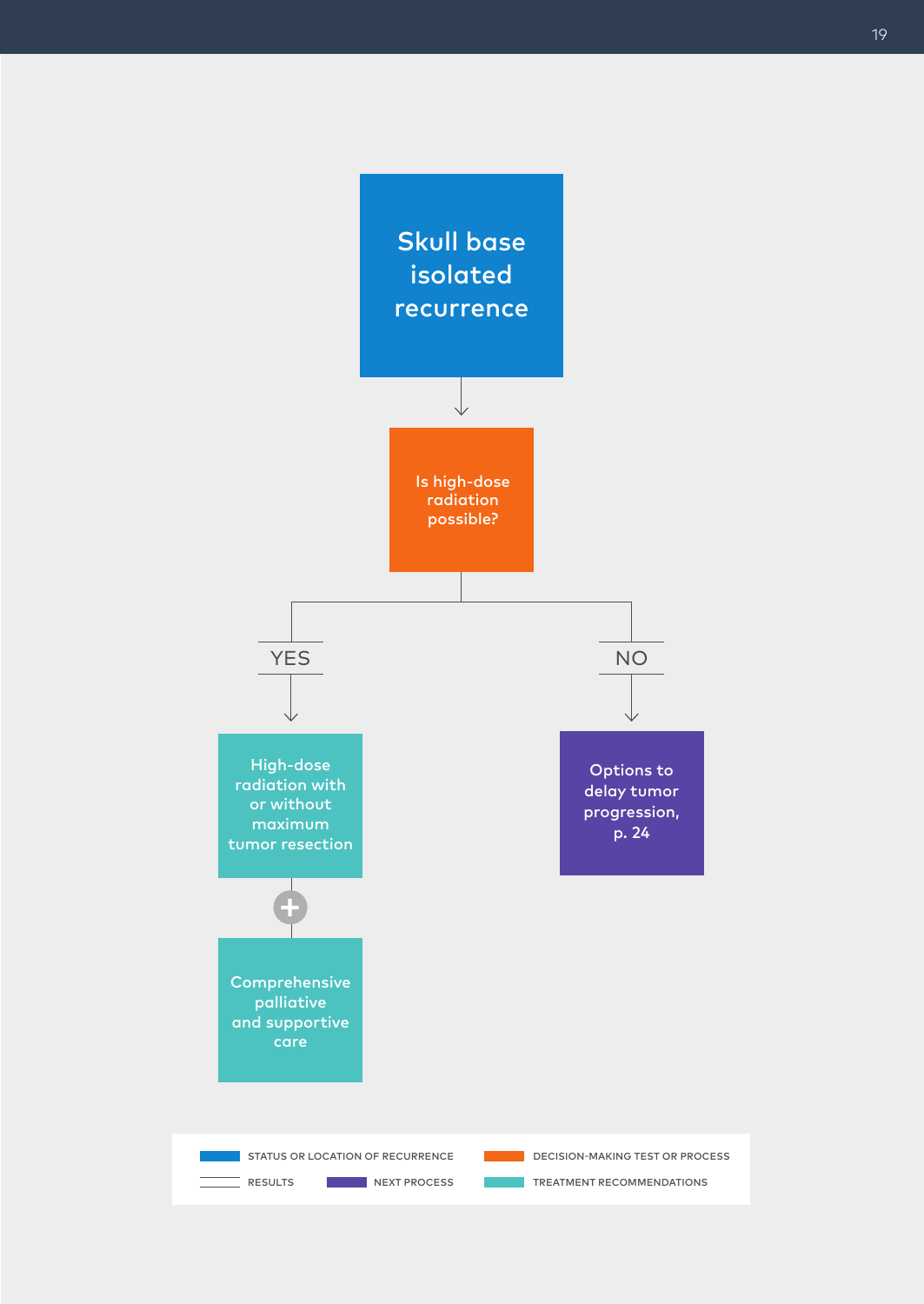# Treating sacral or mobile spine isolated recurrence

For sacral and mobile spine (cervical, thoracic, and lumbar) recurrences, your doctors should first consider:

- whether your tumor ruptured during previous surgery or was taken out in more than one piece
- what radiation treatments you have received

This will help determine whether surgery alone, surgery plus radiation, or radiation alone is the best option for you. It is important for a radiation oncologist who has experience with chordoma to examine any past radiation treatment plans in relation to your current tumor growth to make this determination.

#### If your original tumor was completely removed in one piece (en-bloc resection) and:

You have not had radiation, surgery to remove the entire tumor should be considered first.

- If en-bloc resection is possible and the risks of side effects are acceptable, surgery is recommended. High-dose radiation may also be recommended following surgery.
- If en-bloc resection is not possible or the risks of side effects are not acceptable, high-dose radiation alone should be considered.
	- » If high-dose radiation is not possible, other treatment options should be considered (see "Options to delay tumor progression" on p. 24).

You have had radiation, your doctors will need to determine whether you can have further high-dose radiation.

- If high-dose radiation is possible, this is the recommended treatment. Surgery to remove as much tumor as possible should also be considered.
- If high-dose radiation is not possible, other treatment options should be considered (see "Options to delay tumor progression" on p. 24).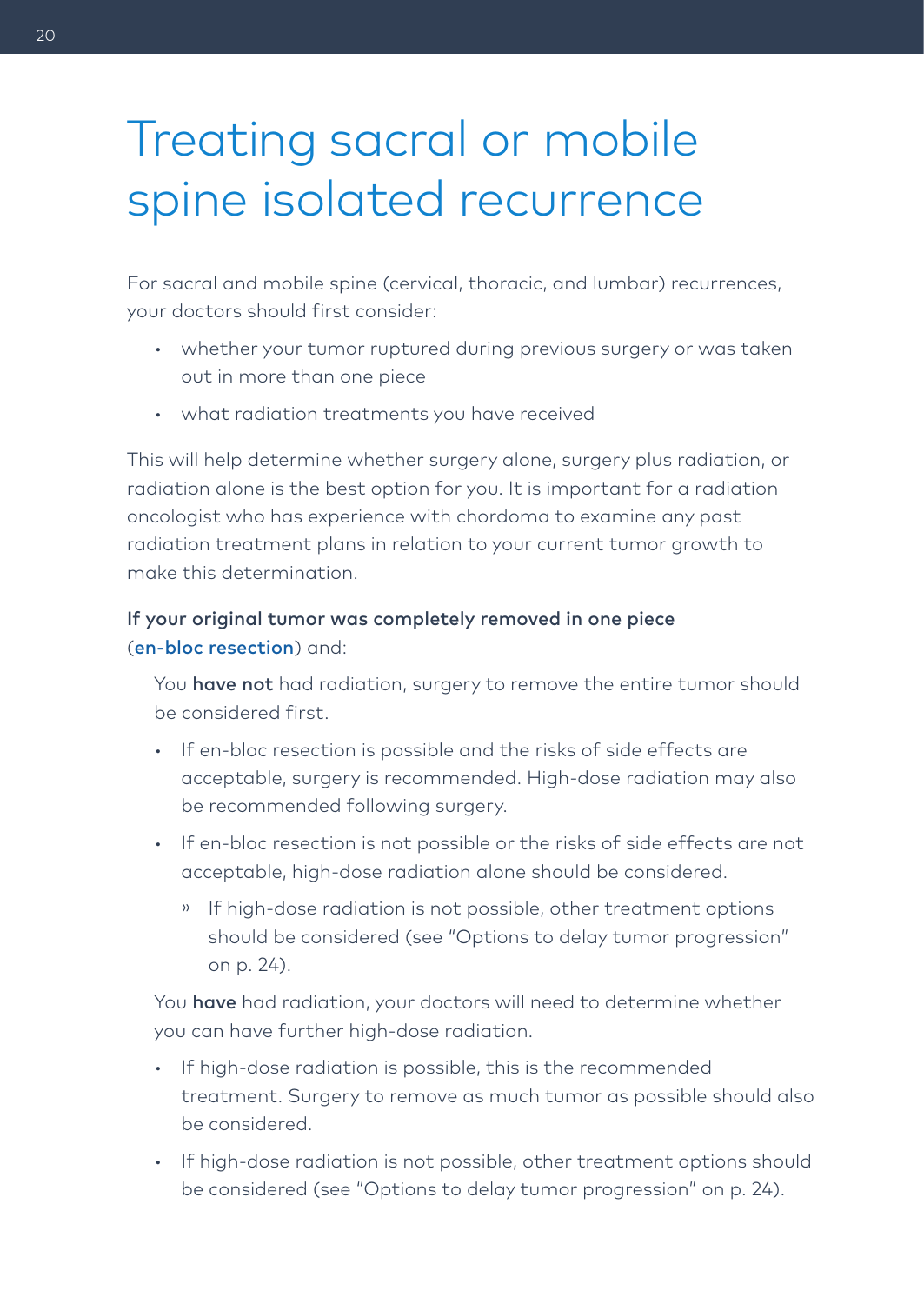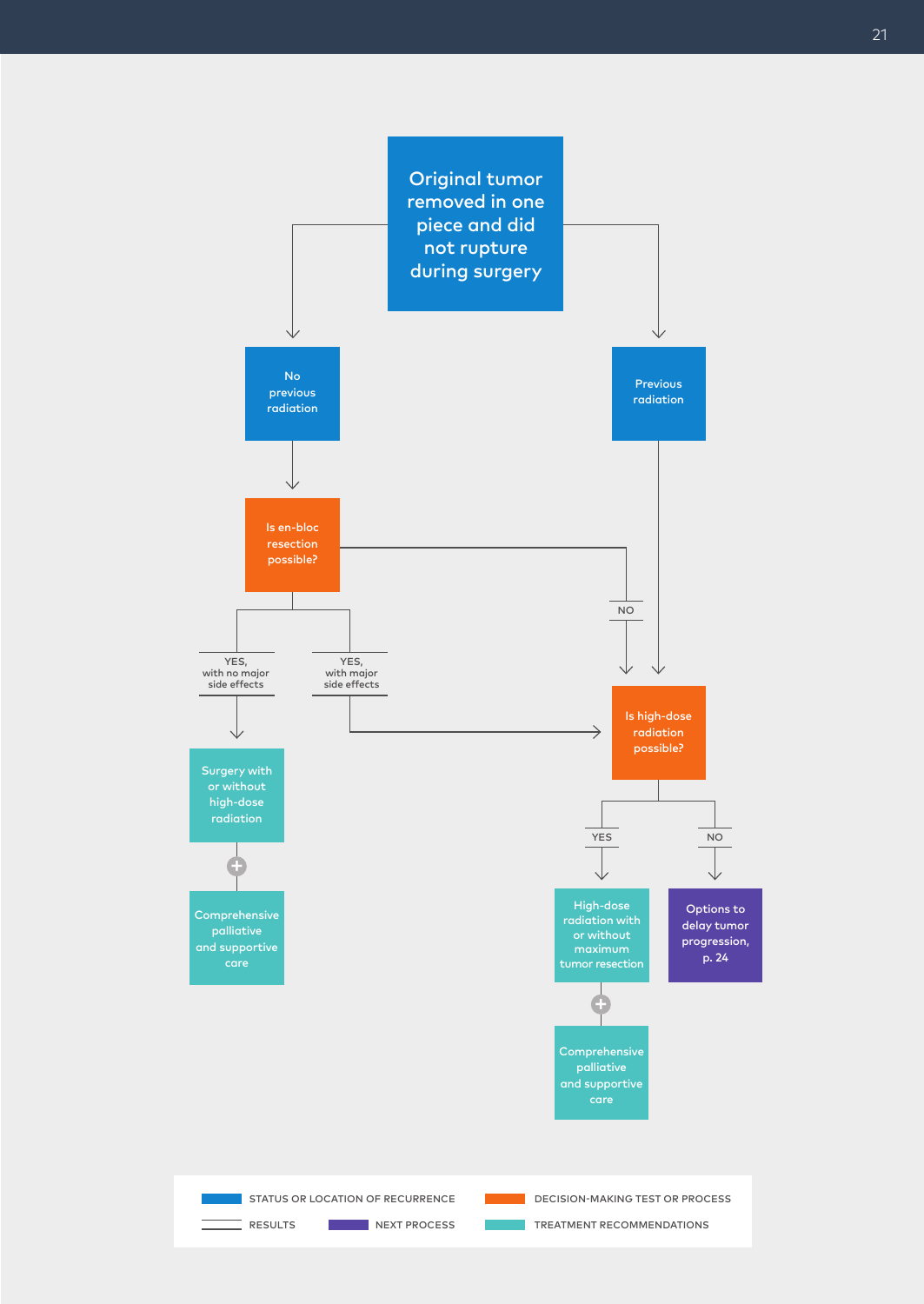If your original tumor ruptured during previous surgery or was taken out in more than one piece (not en-bloc), your doctors will need to determine whether you can receive high-dose radiation.

- If high-dose radiation is possible, the recommended treatment is highdose radiation alone, without surgery.
- If high-dose radiation is not possible, other treatment options should be considered (see "Options to delay tumor progression" on p. 24).

A comprehensive palliative and supportive care plan should be part of your overall treatment plan, to help address any side effects or other quality of life concerns and provide support for you and your family members. See p. 28 for more information on palliative and supportive care.

If your doctors are unsure of the best treatment option for you, a period of observation is recommended if your disease is stable, your tumor is slowgrowing, or you do not have noticeable symptoms.

### Goals of surgery for sacral and mobile spine isolated recurrence

In general, the goal of surgery for sacral or mobile spine tumors is to remove the tumor in one piece (en-bloc resection) with surgical margins of at least 1mm of healthy tissue. It is very important that all attempts are made to limit the risk of rupturing the tumor during surgery, which can cause tumor cells to spread.

Recurrences within the chest cavity, abdomen, and pelvis cannot typically be removed in one piece. The goal of surgery in these cases is to remove as much of the tumor as possible to increase the effectiveness of later radiation.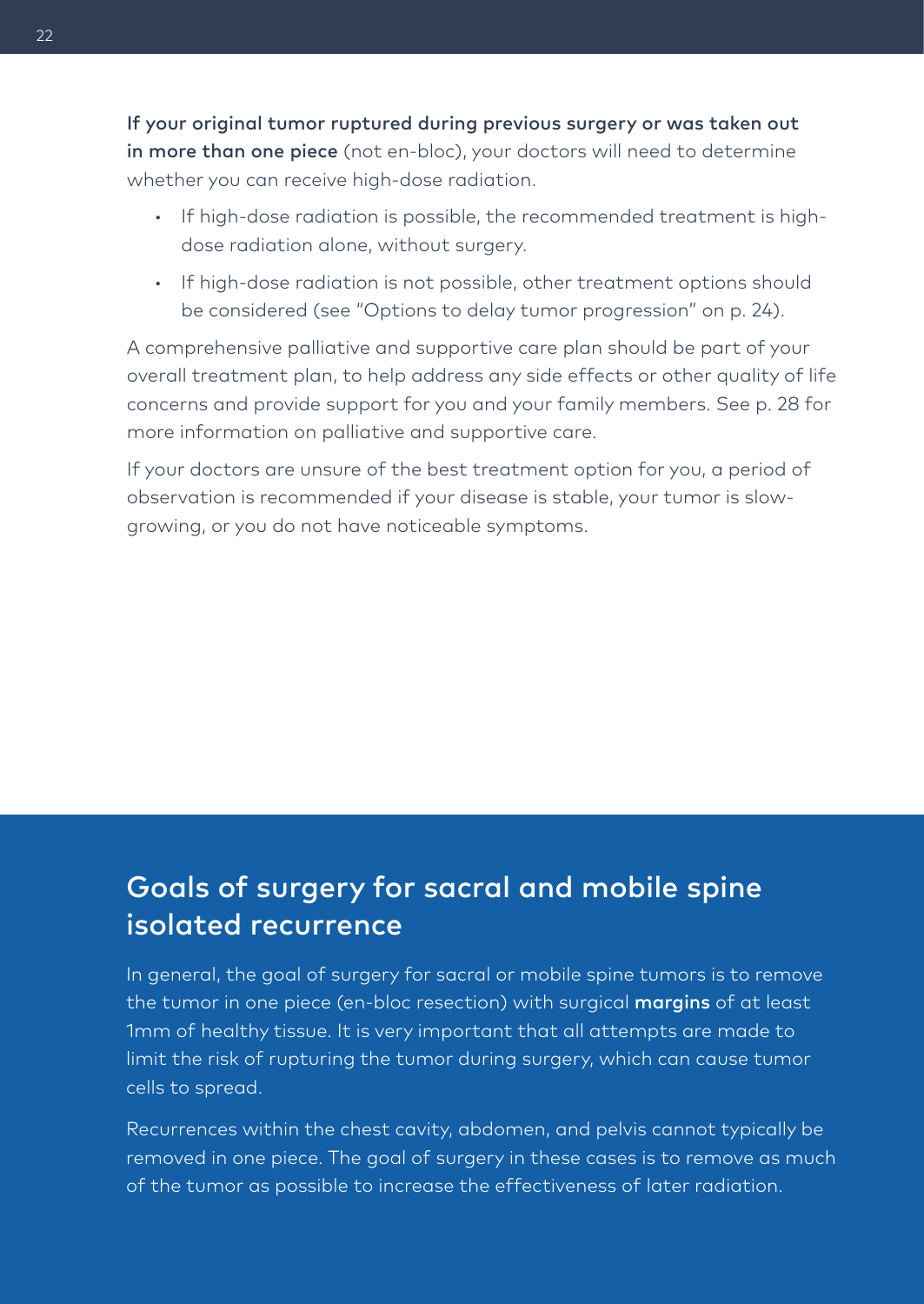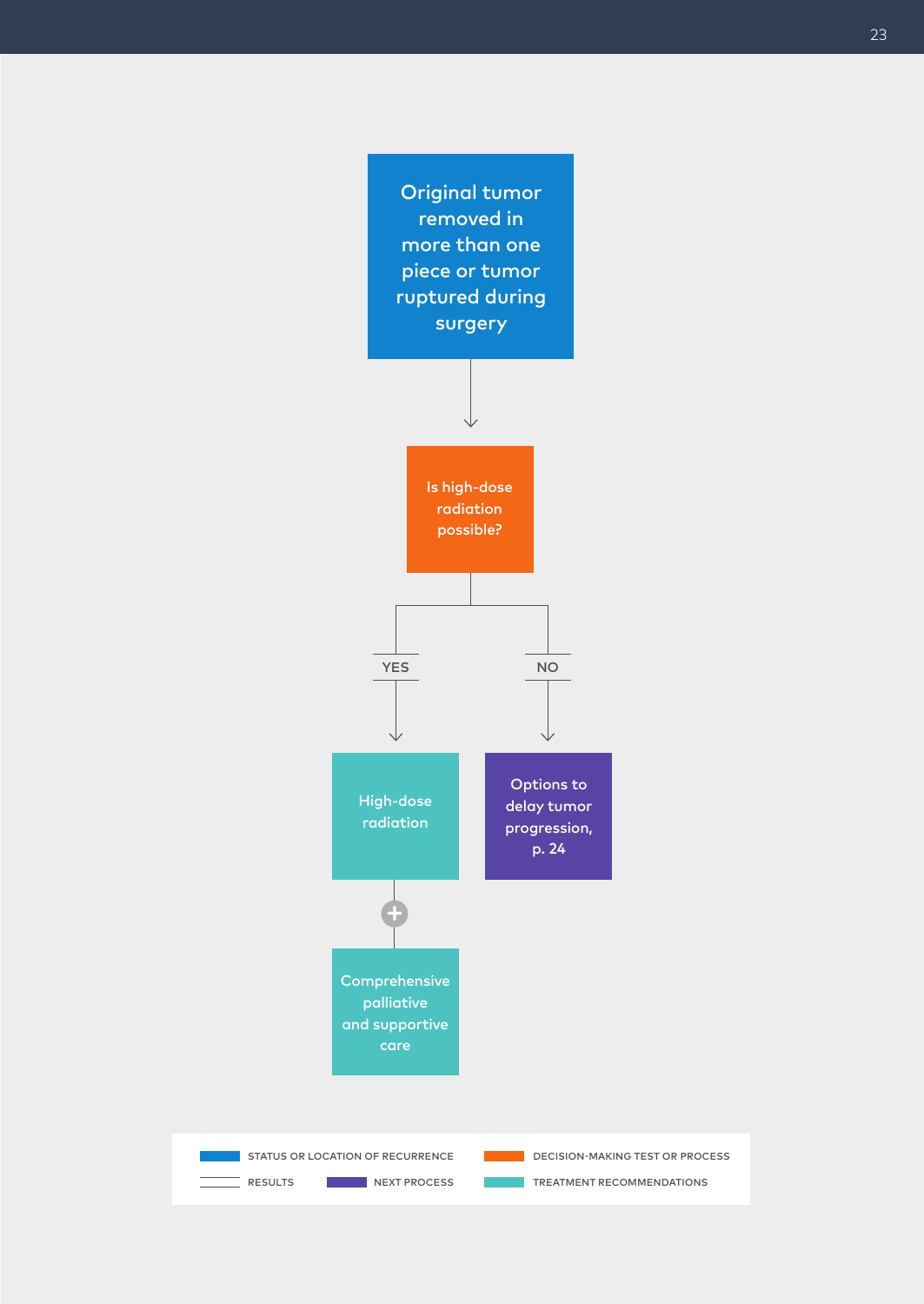# Options to delay tumor progression

When curative treatment is not possible, there are a number of treatment options to consider with your doctors to help manage your disease. With the right care, your tumor may be controlled for many years while also having good quality of life.

## Debulking surgery

In a debulking surgery some of the tumor is removed in order to help relieve or avoid symptoms caused by compression of important structures such as nerves, spinal cord, or the brainstem. It can also be used to separate healthy tissues from your tumor so that you can more safely undergo radiation if necessary. Debulking surgery is recommended only in certain cases, because it is not curative and the chance of serious side effects increases with each surgery.

## Low-dose radiation

Low-dose radiation may be given alone or following a debulking surgery to slow tumor progression or relieve symptoms. Your doctors should consider all previous radiation treatments and the location of the recurrent tumor to determine whether radiation is safe for you.

It may also be possible for you to have stereotactic radiosurgery (SRS) or stereotactic body radiation therapy (SBRT), which are both types of hypofractionated radiation (radiation given in a small number of doses). When hypofractionation is used, the total amount of radiation given is less but the effect is thought to be the same as standard fractionation.

## Ablative therapy

There is some evidence to suggest that ablative therapies like cryoablation, radiofrequency ablation (RFA), or high-intensity focused ultrasound (HIFU) can be used to help manage symptoms caused by recurrent tumors. Cryoablation destroys cancer cells with extreme cold, while RFA uses heat. Both are delivered through small probes inserted directly into the tumor. HIFU destroys cancer cells with high-frequency sound waves delivered from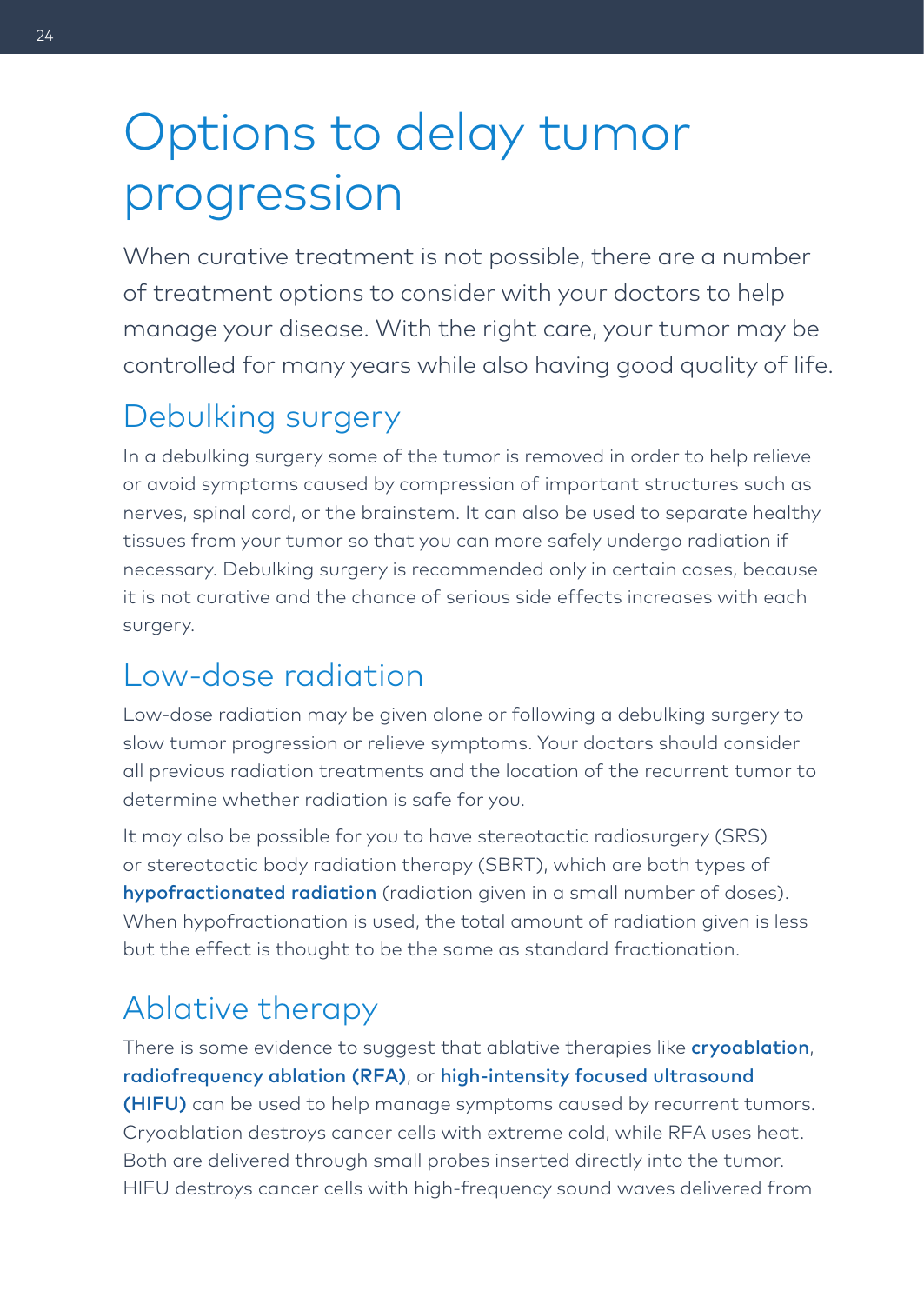Multiple tumor locations or isolated recurrence not treatable with high-dose radiation

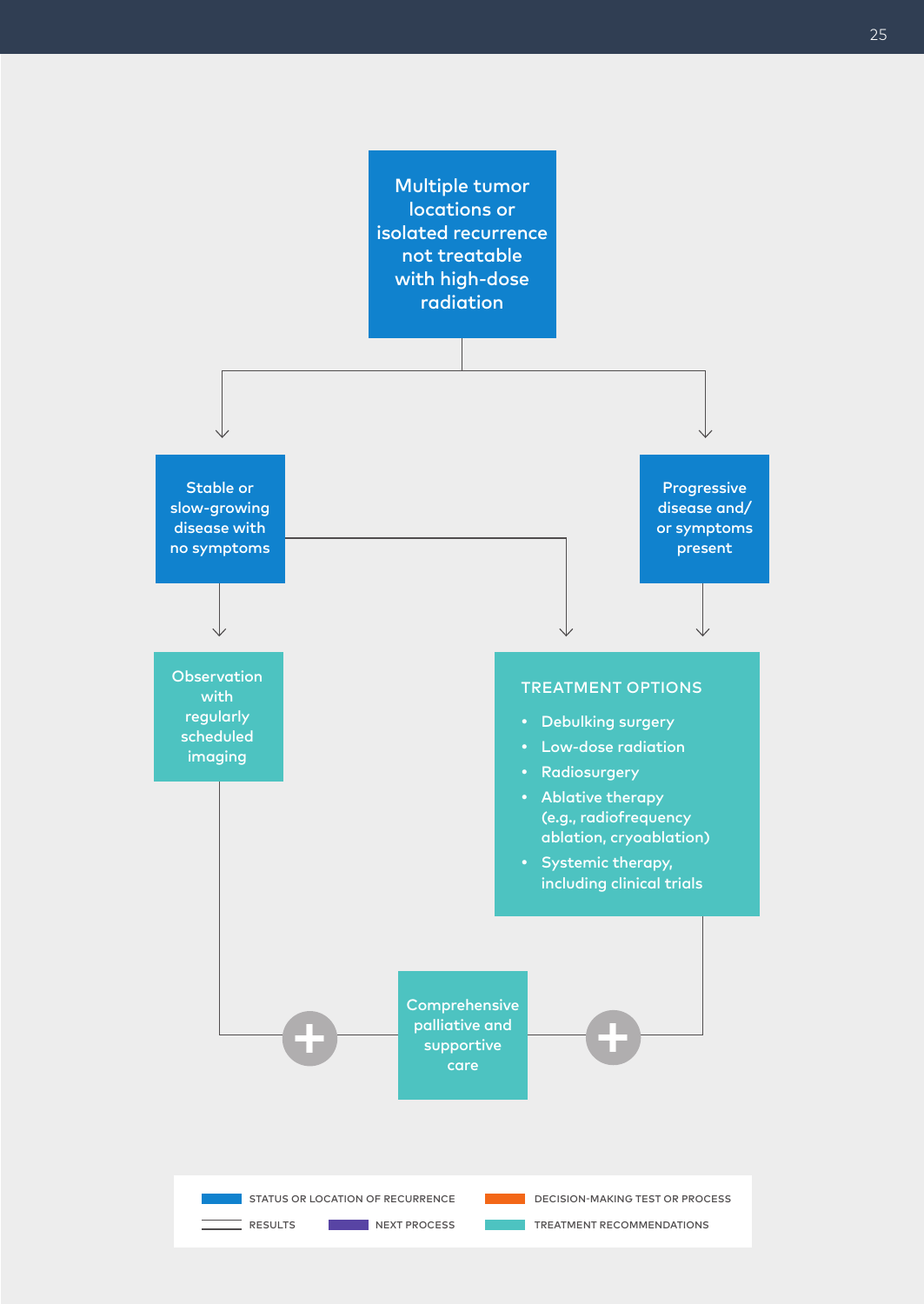Systemic therapies that have been approved to treat other cancers can be prescribed to chordoma patients offlabel by a medical oncologist. Off-label prescribing is allowed as long as there is a good reason and a low risk of harm. However, in some countries the cost of drugs used off-label is not always covered by insurance or healthcare systems, and therefore could be very expensive for the patient. It is important to talk with your doctors about the options in this section. More information about systemic therapies that may be off-label options for chordoma patients can be found at chordoma.org/ systemic-therapy.  $\bullet$ 

outside of the body. More research is needed to determine how effective these procedures are for treating chordoma, but they are options you can discuss further with your doctors.

### Systemic therapy

There are no drugs currently approved by any government regulatory agencies for the treatment of chordoma. However, evidence has shown that certain types of systemic therapies such as targeted therapy and immunotherapy that are commonly used to treat other cancers may also help patients with recurrent chordoma.

Conventional chemotherapy is typically not effective in treating chordoma. However, some patients with poorly differentiated or dedifferentiated chordoma have benefitted from sarcoma chemotherapy regimens.

### How do I decide?

Every patient's situation is unique. If your tumor cannot be treated with high-dose radiation, it is important to discuss all of the options in this section in detail with your medical team and your family, weighing the risks and benefits of each option for your situation. The treatment options listed here involve various types of doctors, so it is important to consult with a team of doctors who specialize in these treatments and have experience treating chordoma patients. For some patients, just one type of treatment might be the best decision, while for others a combination of treatments might provide the best option.  $\bullet$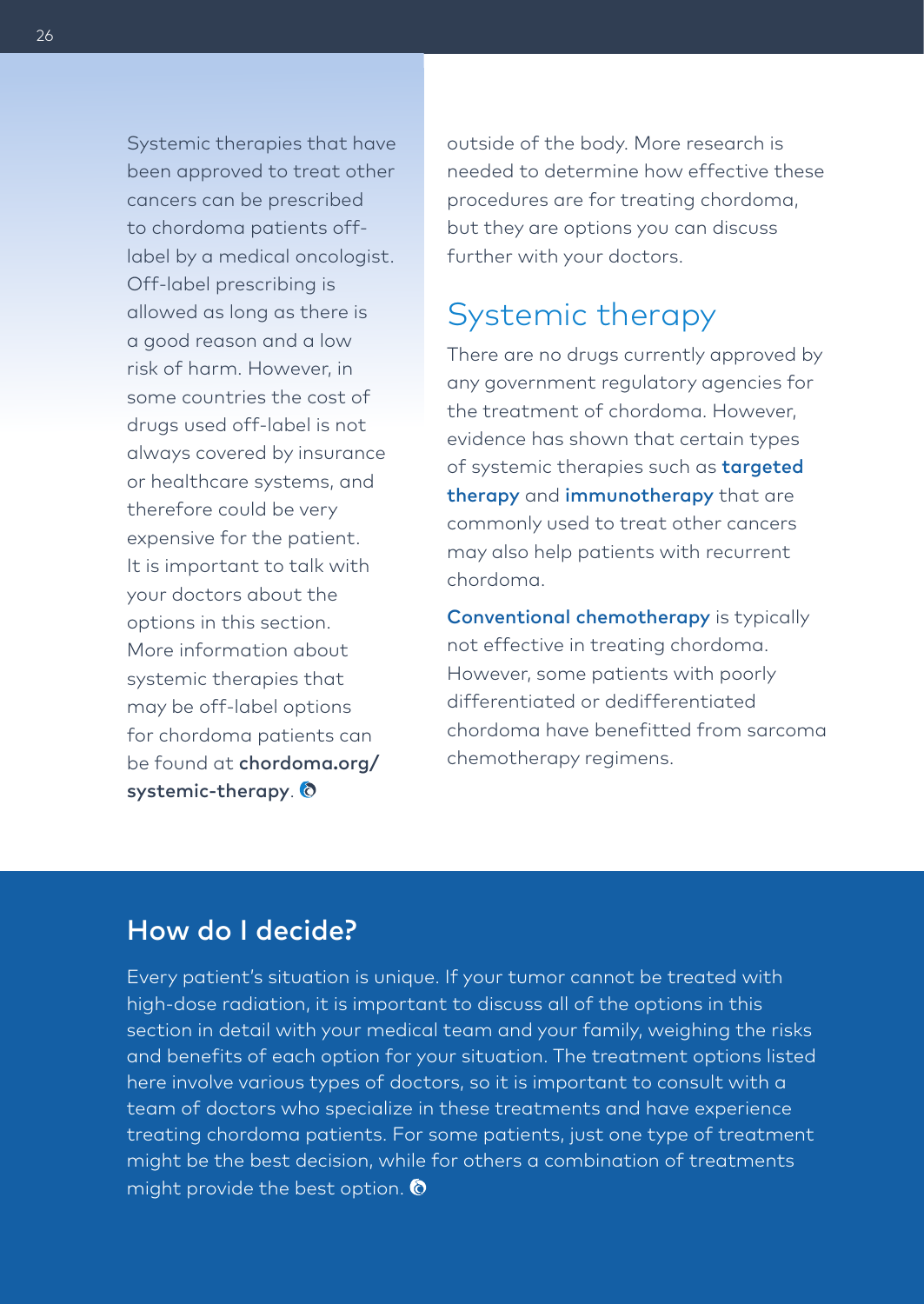The Chordoma Foundation's Medical Advisory Board (MAB) recommends that patients with recurrent chordoma who cannot be treated with surgery or high-dose radiation consult with their medical team including an experienced chordoma medical oncologist — about whether participating in a clinical trial might be right for them. Each patient's situation is unique, but in general, the MAB recommends patients pursue systemic therapy treatment options in the following order of priority:

#### 1. Chordoma-specific clinical trials

Start by considering trials designed specifically for chordoma patients, or those that are enrolling a group of chordoma patients to a specific arm of the trial. These trials are likely to have strong scientific justification and to be conducted by teams with significant experience caring for chordoma patients.

#### 2. Other relevant clinical trials recommended by an experienced physician

If you are not eligible for any chordoma-specific trials, ask your oncologist about other clinical trials that might be options for you.

#### 3. Off-label therapy with evidence of clinical benefit for chordoma patients

If you are not eligible for any clinical trials, consult with your oncologist about off-label use of approved drugs that have been used to treat chordoma patients.

The Chordoma Foundation has developed resources to assist patients who are considering systemic therapies. A list of chordoma-specific trials as well as chordoma-relevant trials recommended by the MAB are available at chordoma.org/clinical-trials and more information on systemic therapies that may be off-label options for chordoma patients can be found at chordoma.org/systemic-therapy. For more information contact a Chordoma Foundation Patient Navigator at chordoma.org/request-help. O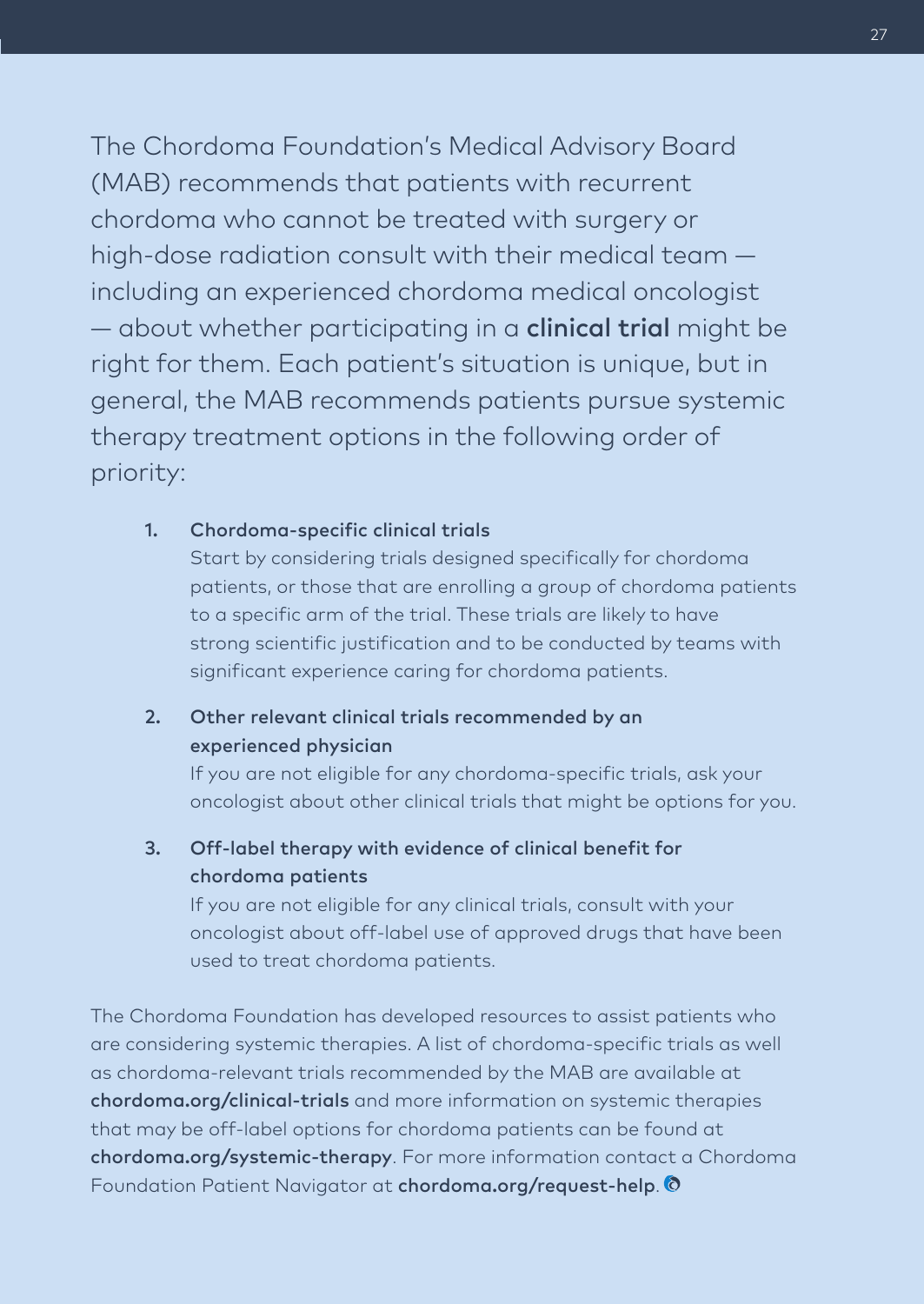# Comprehensive palliative and supportive care

Palliative care is an important part of cancer care. Sometimes called supportive care, it is recommended for all cancer patients from the time of diagnosis, through all stages of treatment, and after treatment is complete to address symptoms of the disease itself or side effects of its treatment.

The intent of palliative medicine is not to treat or cure your disease, but to ease symptoms and side effects. You and your care team will determine which palliative care treatments are right for you based on your symptoms and other individual needs.

In addition to managing physical symptoms and side effects, palliative care also includes other sources of support to meet your emotional, spiritual, practical, and social needs, and to help you and your family plan for the future.

Physical medicine and rehabilitation, anesthesiology, psychology, social work, radiology, and pain medicine are just some of the specialties that can provide palliative care to chordoma patients. A comprehensive palliative care plan should include:

- Pain management, including careful assessment of the cause of your pain. For instance, it is important to determine whether the pain is the result of your original tumor, past treatments, or the new tumor growth. Most chordoma patients experience both **somatic pain** and neuropathic pain, which should be correctly diagnosed and treated using pain management guidelines and specialized pain management techniques as needed. Management of pain should be a critical part of every chordoma patient's care plan.
- Management of other symptoms such as nausea and vomiting, fatigue, breathing or swallowing difficulties, mobility issues, and loss of bowel, bladder, or sexual function.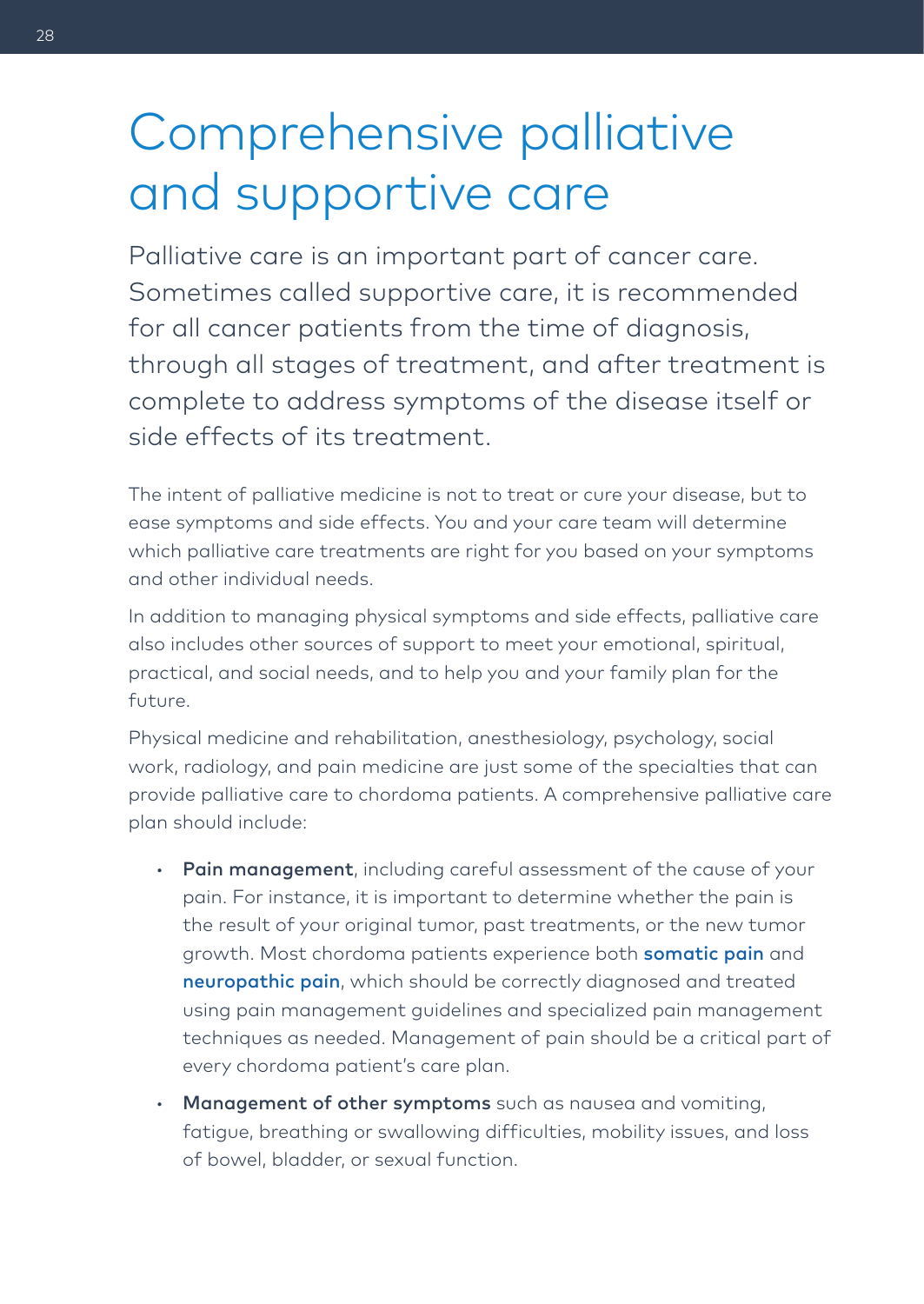

- Psychological support to help you cope with the emotional difficulties of chordoma. Anxiety and depression are common for many patients dealing with cancer and should be addressed. This can include familyoriented support to help you and your family find ways that you can best support each other.
- Assistance considering end-of-life decisions, such as the creation of advanced medical directives, as well as determining what type of home or other care setting will be best for you and your family that will ensure continuity of care.

### What is palliative care?

According to the World Health Organization (WHO), "palliative care is an approach that improves the quality of life of patients and their families facing the problems associated with life-threatening illness, through the prevention and relief of suffering by means of early identification and impeccable assessment and treatment of pain and other problems, physical, psychosocial, and spiritual."

A Chordoma Foundation Patient Navigator can assist you in learning more about palliative care options and how to access them. Contact a Patient Navigator at chordoma.org/request-help or by calling (888) 502-6109.  $\bullet$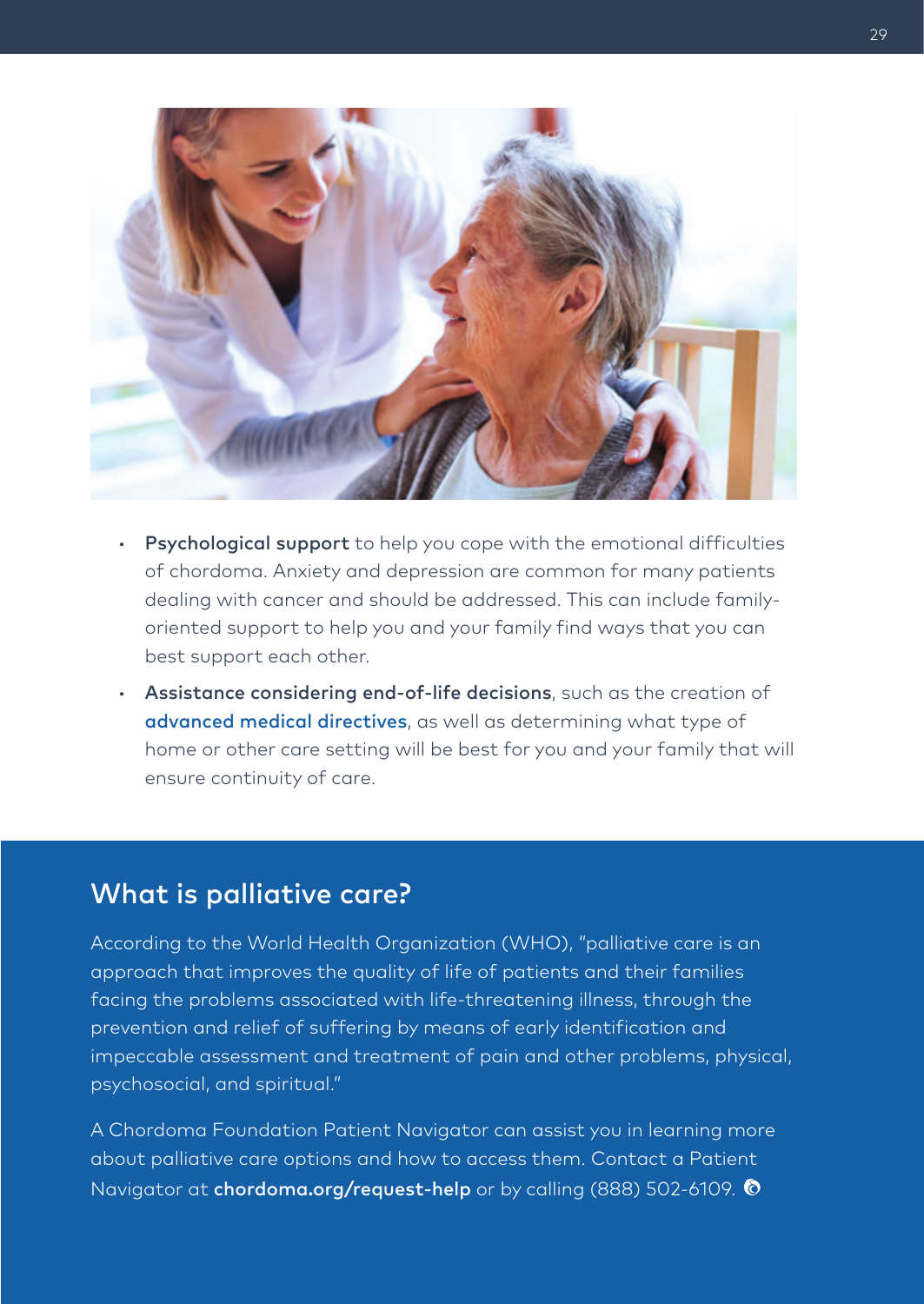

# Follow-up after treatment

You should have an MRI every three to six months for the next three years following any treatment you have for your recurrence. Beyond that, there is not enough data for recommendations of an optimal follow-up schedule for recurrent chordoma. Your doctors will use their best judgment based on the state of your disease, general health, ongoing treatments, and other factors to decide on follow-up care. You should be vigilant about caring for yourself and checking in with your doctors.

As doctors and researchers learn more about chordoma, evidence is regularly emerging about new treatment approaches that could possibly help chordoma patients. Additionally, the Chordoma Foundation is initiating and supporting research to identify new, more effective treatments for chordoma. To stay up to date on the progress that is being made, please visit chordoma.org and sign up to receive our emails.

In addition, Chordoma Foundation Patient Navigators are available to provide more information, help answer your questions, and connect you with others for support. Contact a Patient Navigator at chordoma.org/request-help or by calling (888) 502-6109.  $\bullet$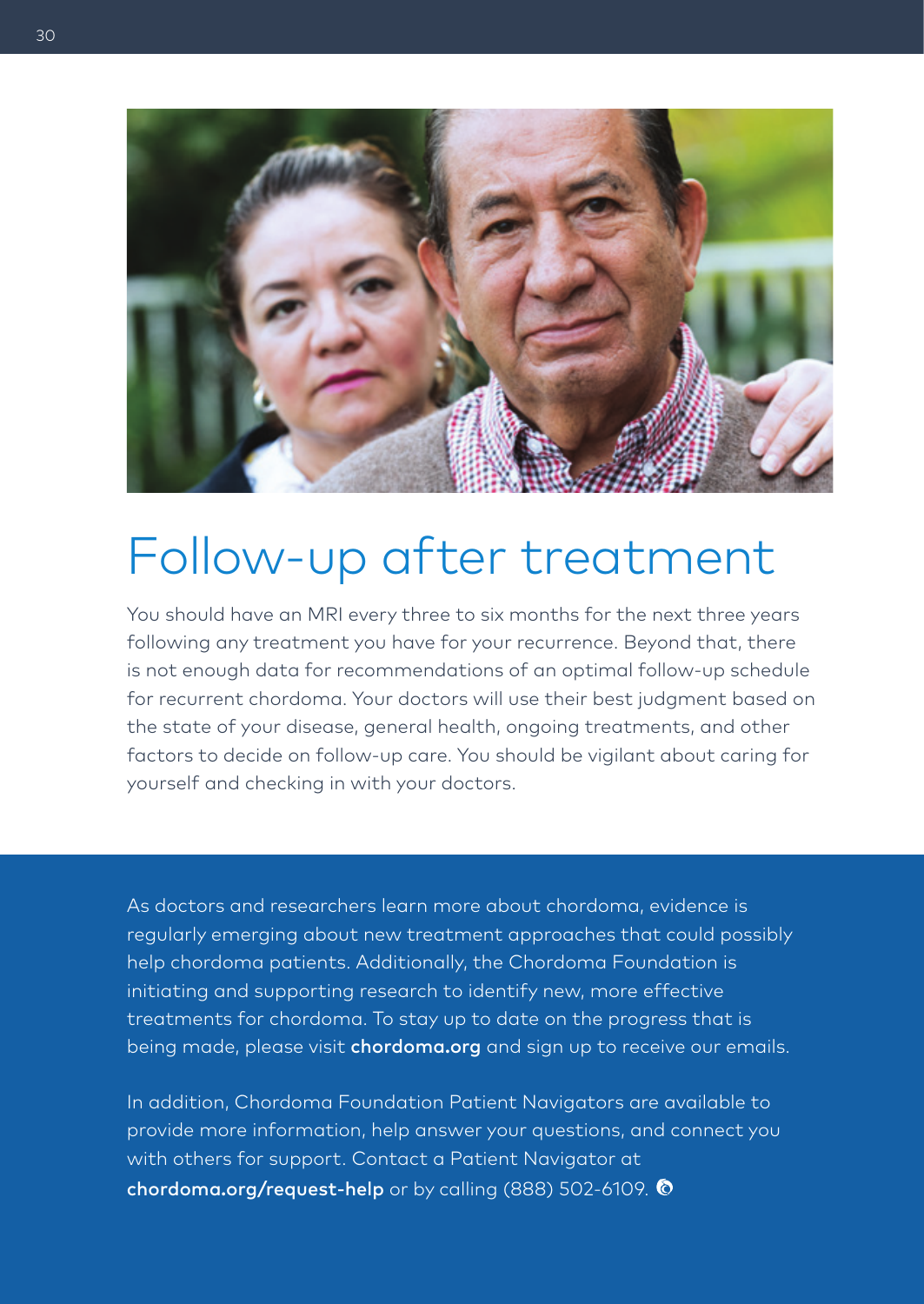## Learn more

Visit the Chordoma Foundation at chordoma.org for more information on chordoma, including research updates, the latest news on treatments, and ways to get involved.

Get help from a Chordoma Foundation Patient Navigator at chordoma.org/request-help or by calling (888) 502-6109.

Connect with other patients and caregivers through the Chordoma Connections online community at community.chordoma.org.

## Important note about this booklet

The content herein was developed by the Chordoma Foundation in consultation with members of the Chordoma Global Consensus Group (see inside front cover for complete list of consensus group members). This information is not meant to take the place of medical advice. You should always talk with your doctors about treatment decisions.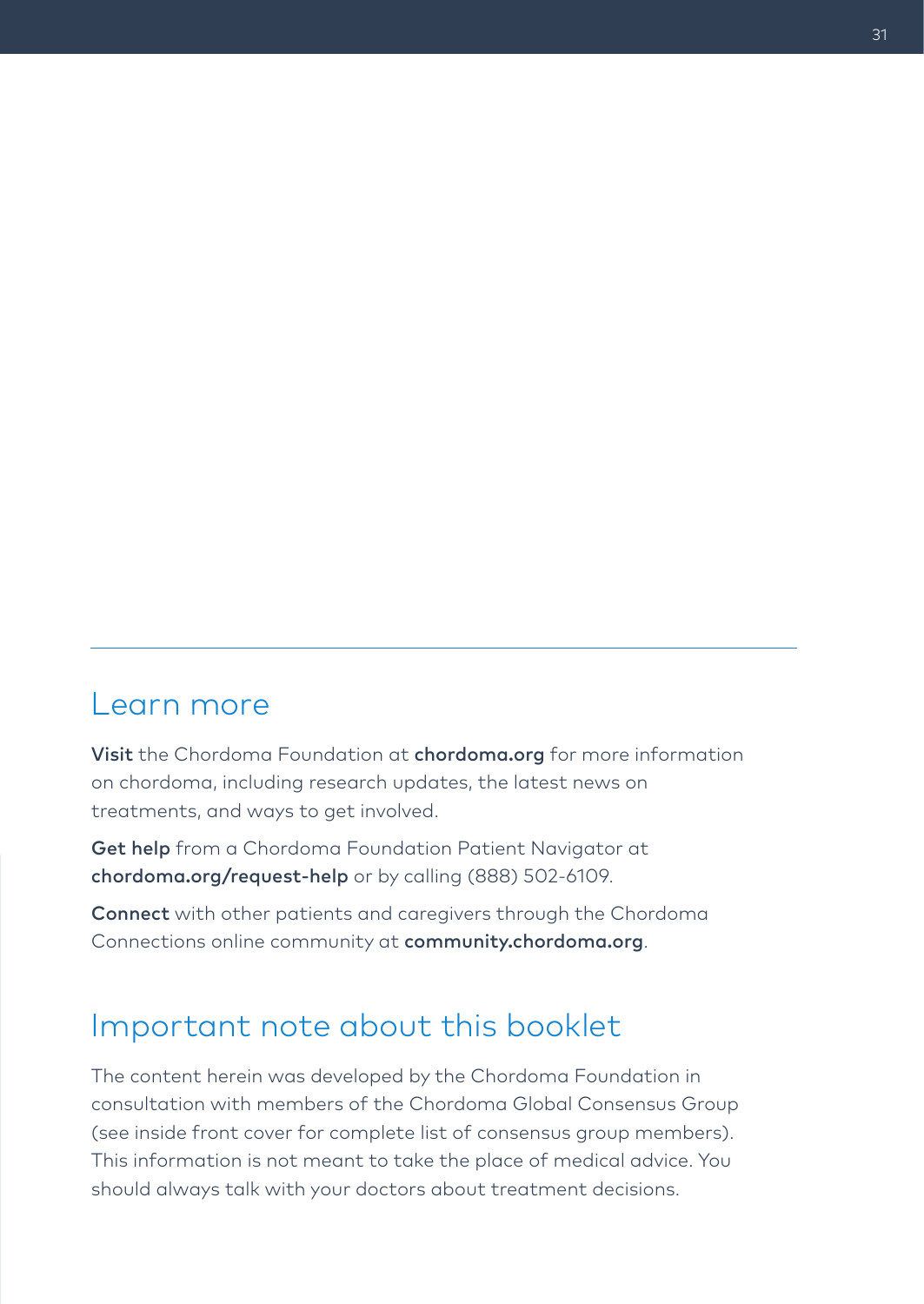## Glossary of terms

#### ablative therapy

A treatment that delivers extreme heat or cold to a tumor using small needles or probes inserted directly into the tumor. These therapies include cryoablation, highintensity focused ultrasound, and radiofrequency ablation.

#### advanced medical directive

A legal document that specifies what actions should or should not be taken for an individual's health if they are no longer able to make decisions for themselves because of illness or incapacitation.

#### biopsy

A procedure which uses a needle to remove a tissue sample from the tumor, to be tested in order to make a diagnosis.

#### chemotherapy

A type of systemic therapy that is designed to kill rapidly dividing cancer cells.

#### clinical trial

Research studies involving human patients that are done to test whether drugs are safe, and how well they will work to treat a specific disease.

#### computed tomography, or CT, scan

A type of imaging scan that uses x-rays to help visualize structures within the body such as a tumor. CT scans can also be used to help guide the needle during a biopsy. They are sometimes referred to as "CAT" scans.

#### contrast

A dye or other substance that is injected into a vein to help areas of the body show up more clearly on scans like MRIs and CTs.

#### conventional chordoma

The most common type of chordoma, also called classic or classical chordoma. This type is typically slow growing.

#### core-needle biopsy

A type of biopsy performed with a wide needle. Also called a core biopsy.

#### cryoablation

A type of ablative therapy that uses a needle to deliver extreme cold to a tumor in order to kill cancer cells.

#### curative intent

Treatments that are given for the purpose of curing a disease or providing long-term survival.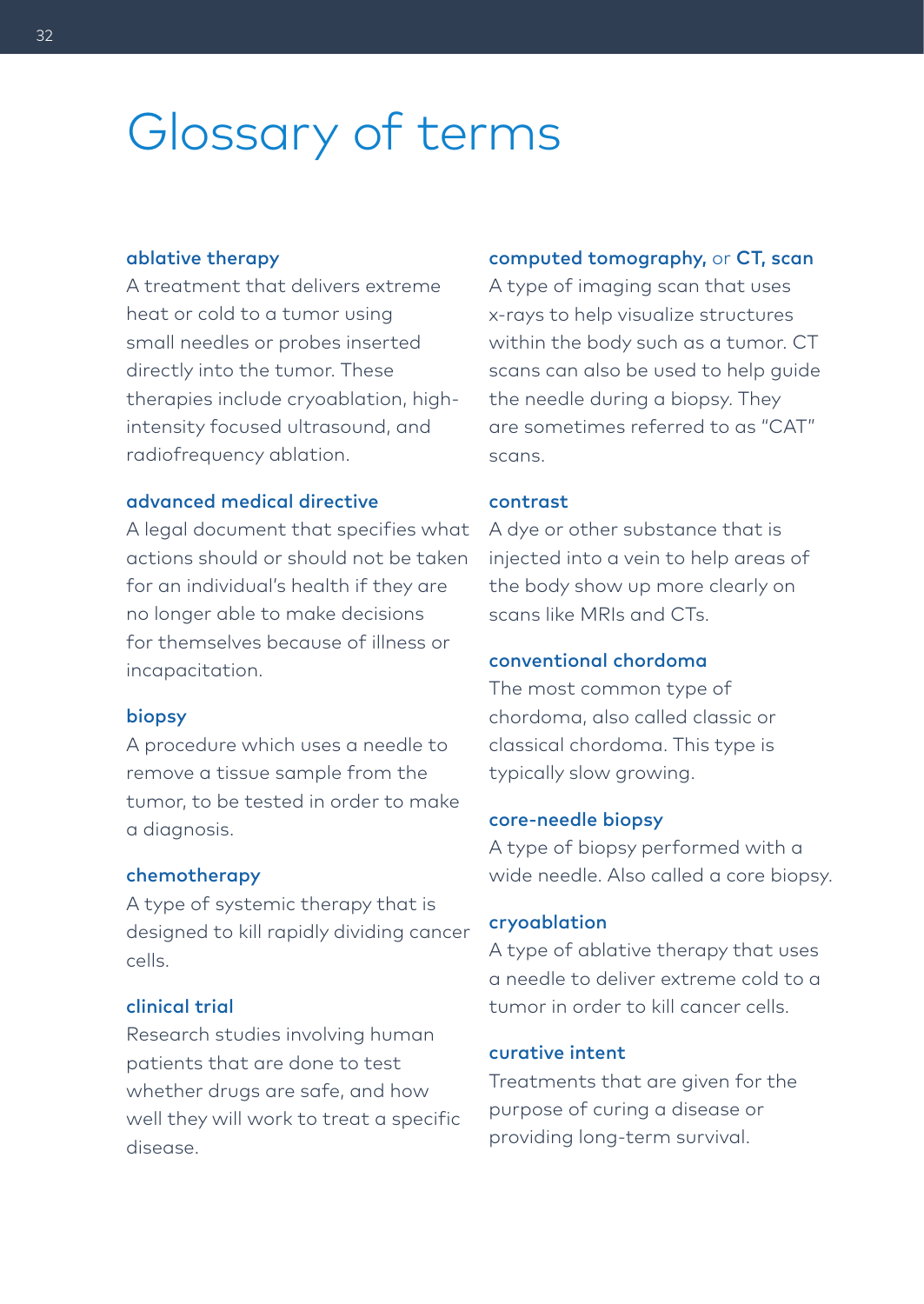#### debulking

Surgical removal of part of a tumor.

#### dedifferentiated

A type of chordoma that is more aggressive and usually grows faster than conventional chordoma. Dedifferentiated chordomas occur in only 5 percent of patients.

#### en-bloc resection

Surgical removal of an entire tumor in one piece.

#### high-intensity focused ultrasound, or HIFU

A type of ablative therapy that destroys cancer cells with highfrequency sound waves delivered from outside of the body.

#### hospice

A specific type of supportive care that is provided to patients who are near the end of life and have stopped treatments meant to cure or control their disease. The main goal is to help patients feel as comfortable as possible, and to support both patients and family members through end of life. If a treatment option becomes available, patients can be taken out of hospice care and receive that treatment.

#### hypofractionated radiation

Radiation treatment in which the total dose of radiation is divided into a small number of large doses and given over a short period of time, usually 1-5 days.

#### immunotherapy

A type of systemic therapy that is designed to stimulate the immune system to help the body fight disease.

#### INI-1

A protein that regulates the growth of certain tumor cells. INI-1 is lost in many poorly differentiated chordoma tumors, and, very rarely, in some conventional and dedifferentiated chordomas.

#### isolated recurrence

A single recurrent tumor at or near the site of the original tumor.

#### local recurrence

Tumor that has grown back in the same location after treatment.

#### magnetic resonance imaging, or MRI

A type of imaging scan that uses magnetic fields to help visualize and diagnose cancer, and is used after treatment ends to check for recurrence or metastasis.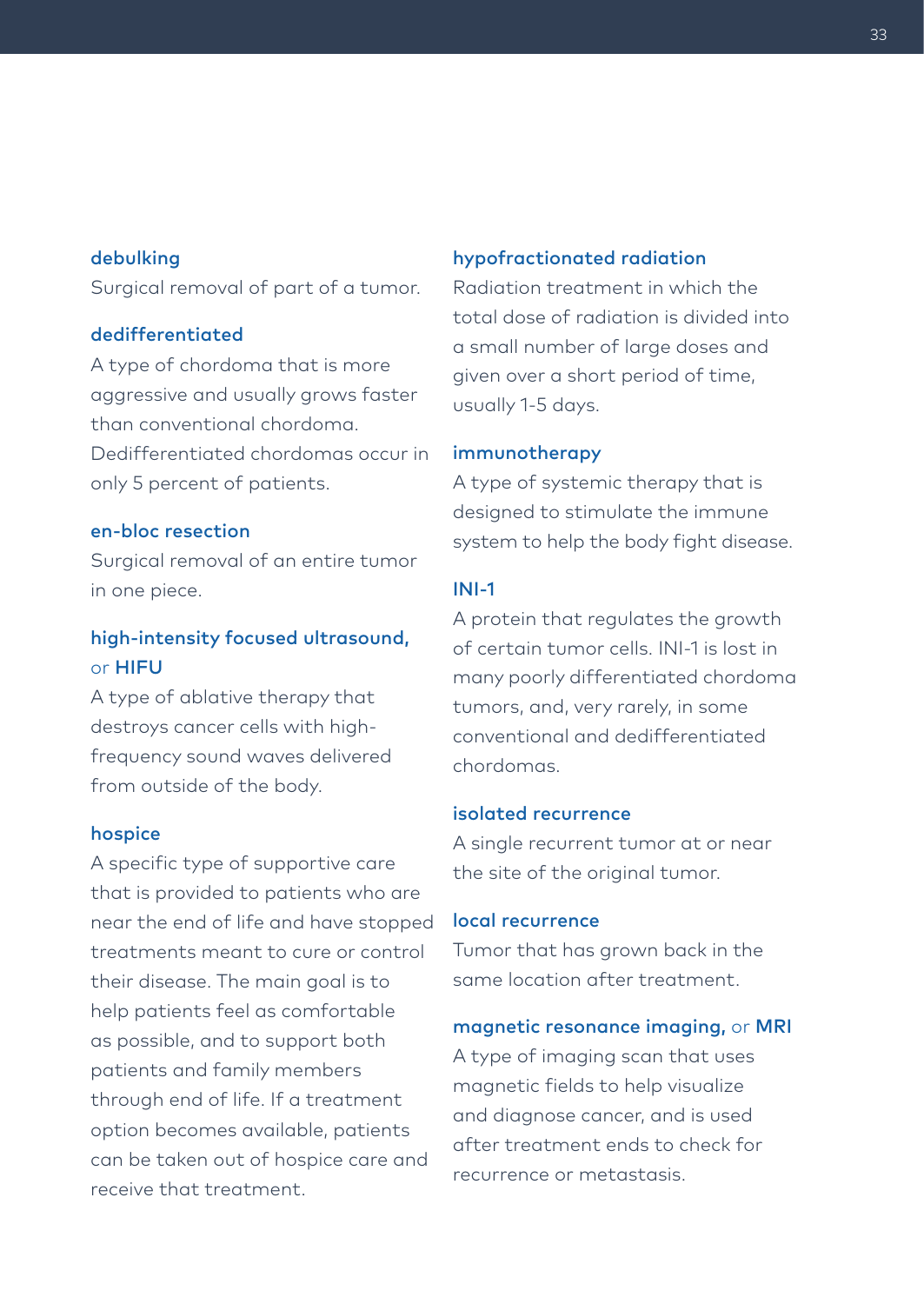#### margins, or surgical margins

The healthy tissue surrounding the tumor that is taken out along with the tumor to make sure that no cancer cells are left behind. Wider margins provide a lower chance of recurrence.

#### metastasis, metastatic disease

The process of cancer cells spreading to other parts of the body. These tumors are called metastases, or metastatic disease.

#### multidisciplinary team

Treatment that involves a team of physicians from the various disciplines involved in cancer treatment. For chordoma, these disciplines include sarcoma or bone pathology, radiology, spine surgery or skull base surgery, otolaryngology, radiation oncology, medical oncology, and palliative care.

#### multifocal recurrence

Multiple tumors at or near the site of the original tumor.

#### neuropathic pain

Chronic pain caused by nerve damage.

#### off-label

The practice of prescribing drugs that are not approved by government agencies to treat a particular disease. Doctors are allowed to prescribe drugs off-label at their discretion as long there is good reason and it would not put a patient at undue risk of harm.

#### palliative care

Care given to improve the quality of life of patients who have a serious or life-threatening disease. Also called supportive care.

#### poorly differentiated

A type of chordoma that is more aggressive and usually grows faster than the conventional type. It is more common in children and young adults, and is often characterized by loss of the INI-1 protein.

#### radiofrequency ablation, or RFA

A type of ablative therapy that uses a needle to deliver heat and electrical energy to a tumor in order to kill cancer cells.

#### recurrence

Tumor that has grown back after initial treatment.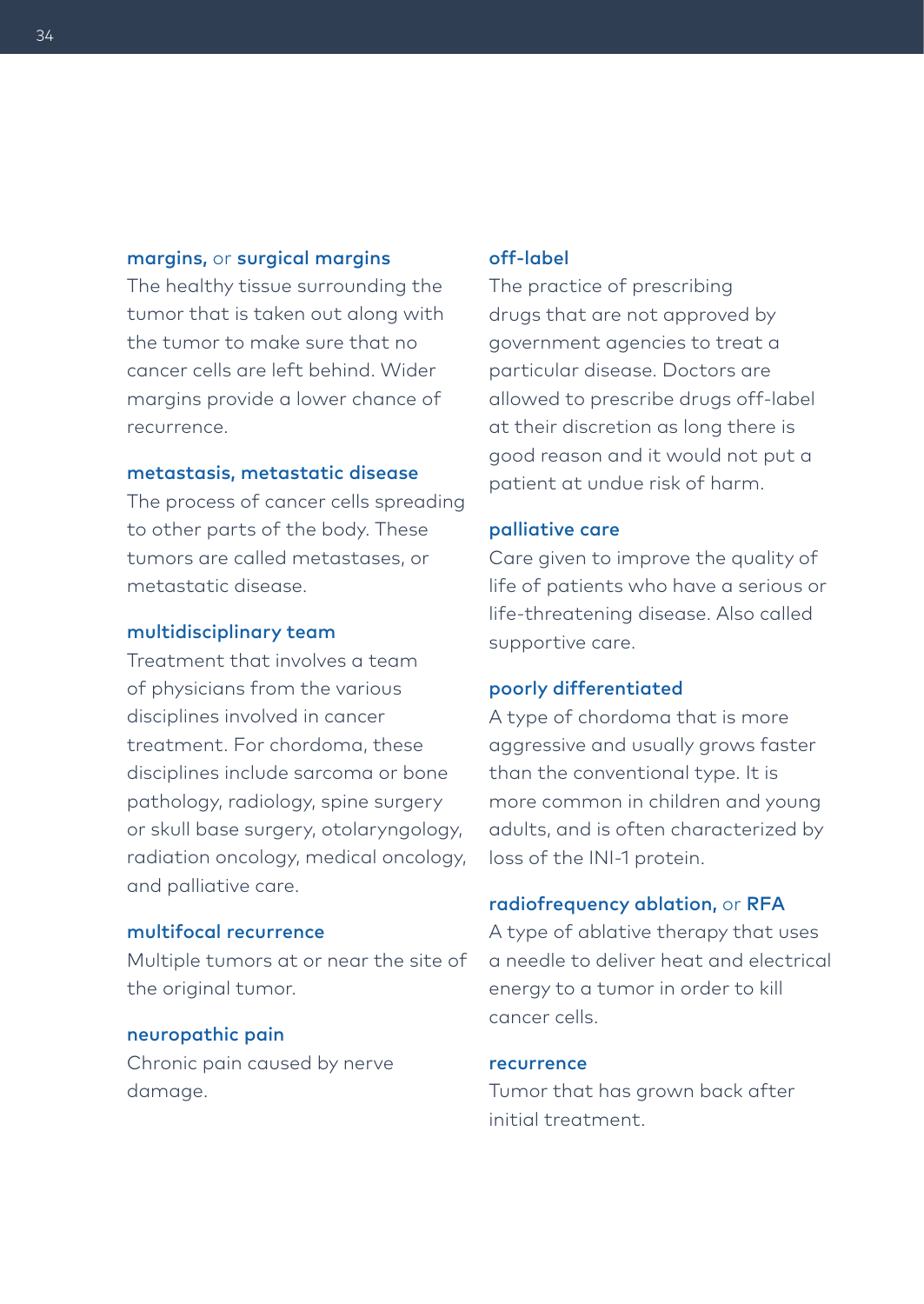#### regional recurrence

Tumor that has grown back in the area adjacent to where the primary tumor was located.

#### referral center

A hospital, treatment center, or network of treatment centers where doctors have significant expertise in particular diseases.

#### somatic pain

Pain that results from the activation of sensory receptors even in the absence of injury or damage. It is one of the most common types of pain experienced by cancer patients.

#### stereotactic body radiation therapy, or SBRT

A type of external radiation therapy that uses special equipment to position a patient and precisely deliver radiation to tumors in all parts of the body except the brain, over a small number of treatments.

#### stereotactic radiosurgery, or SRS

A type of external radiation therapy that uses special equipment to position the patient and precisely deliver radiation to tumors in or near the brain, over a small number of treatments.

#### supportive care

See palliative care.

#### systemic therapy

The use of drugs that spread through the body to kill cancer cells. It includes chemotherapy, targeted therapy, and immunotherapy.

#### targeted therapy

A type of systemic therapy that works by blocking a specific gene or protein (the "target") in a patient's tumor cells.

#### treatment sequelae

A chronic condition or injury resulting from treatment for a disease.